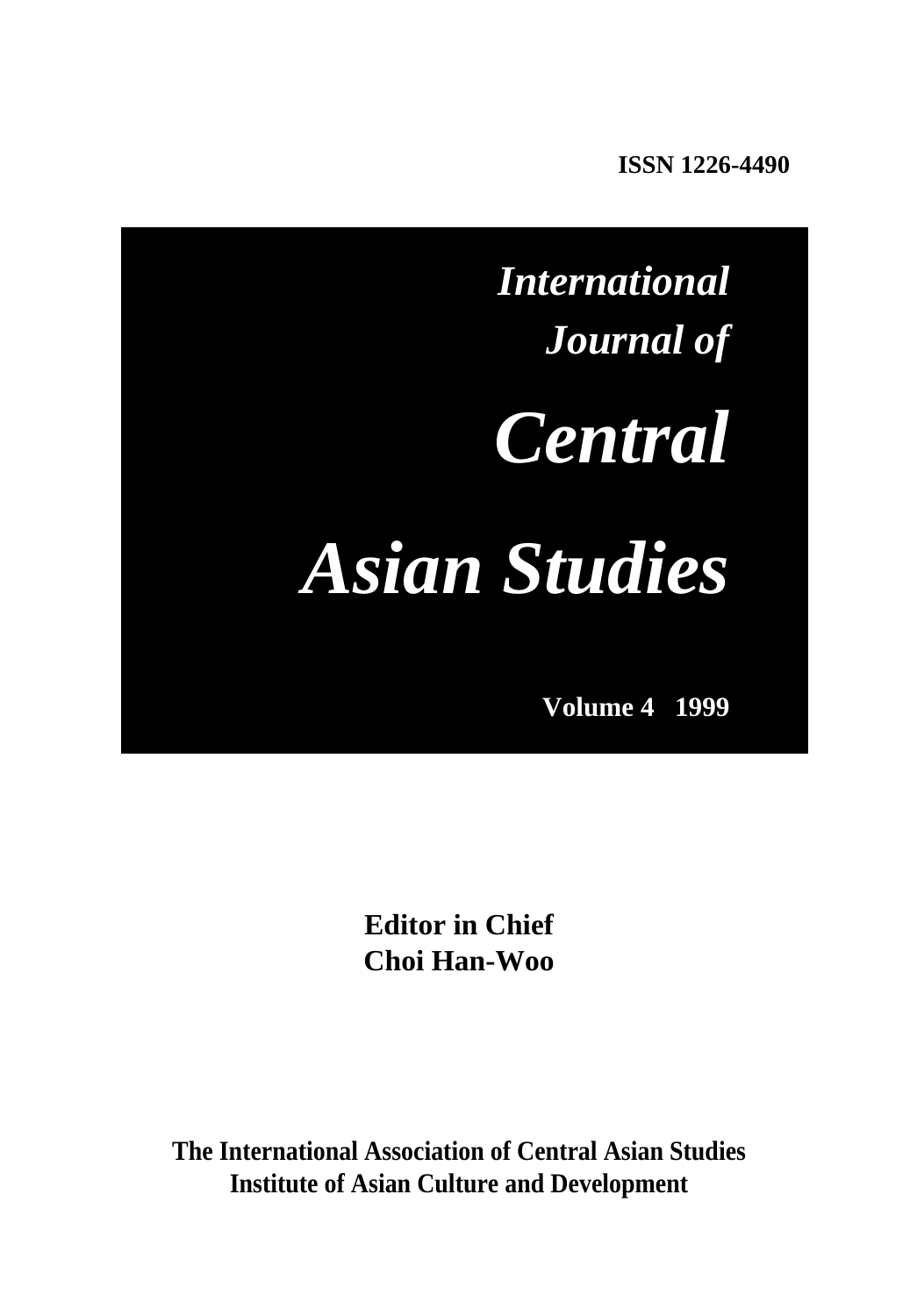# A Contextual Approach to the

# <span id="page-1-0"></span>Convergence and Divergence of Korean and Japanese<sup>1)</sup>

by Juha Janhunen University of Helsinki

#### Abstract.

While there is no question about the fact that Korean and Japanese share a large number of structural as well as a substantial number of material parallels, the explanation of the linguistic and extralinguistic background of these parallels is still disputed. The present paper defends the view that the parallels were formed as a result of areal interaction under concretely identifiable historical and protohistorical conditions. An overall understanding of the underlying extralinguistic circumstances is a prerequisite for the correct interpretation of the linguistic and philological corpus upon which comparisons between the two languages are based. When correctly understood, the comparative material suggests that Korean and Japanese have undergone a process of convergence, followed by gradual divergence continuing up to the present day.

# 1. The ethnohistorical background

It would be impossible to approach the question concerning the linguistic parallels between Korean and Japanese without recognizing a number of ethnohistorical circumstances connected with the early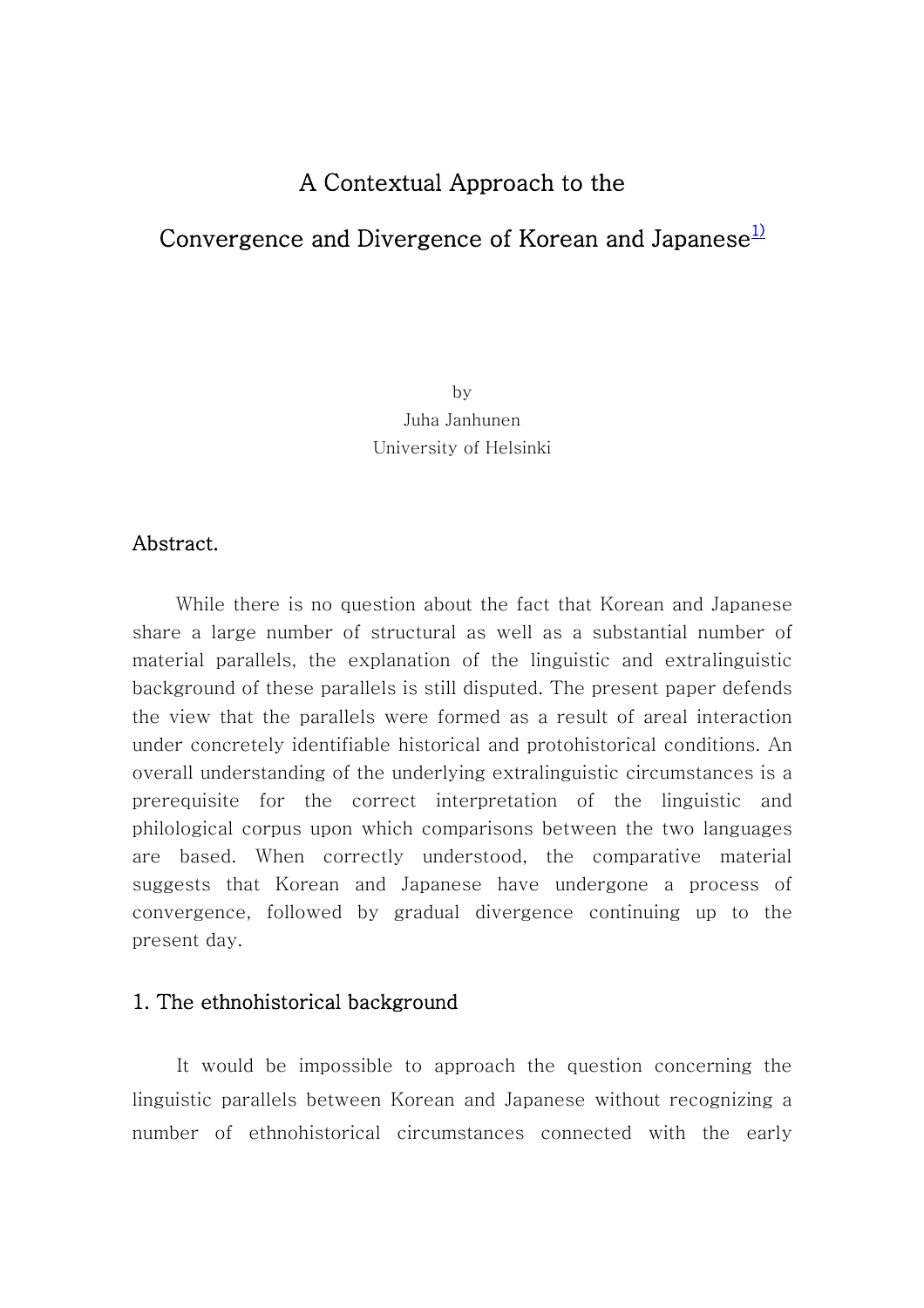location and expansion of languages and speech communities in Korea and Japan. It happens that many of the basic facts of Korean and Japanese ethnic history are still widely rejected by both historians and linguists working on the issue, perhaps due to scholarly stagnation, but also because of political bias. In the present paper it is nevertheless assumed without further argumentation that the following premises (discussed in more detail in Janhunen 1996. 196-210) hold true and represent an adequate description of the formation of the Korean and Japanese speech communities:

- (i) The linear ancestor of the Japanese language was once spoken in the southern and southwestern parts of the Korean Peninsula, the region of the historical Paekche and Kaya political entities, from where the language spread to the Japanese Islands, including the Ryukyu Islands, in a wave of ethnic and cultural expansion that can be dated to the Yayoi period of Japanese archaeology. The modern descendant languages of this expansion may be termed Japanic, a genetic entity that is safest to define as a small (2+ languages) and relatively shallow (ca. 2 ky) language family.
- (ii) The ancestral stages of Japanic may be divided into Proto-Japanic and Pre-Proto-Japanic. While Proto-Japanic was already an insular entity, Pre-Proto-Japanic was still spoken on the Korean Peninsula. However, even after the appearance of Japanese in its present location, a related idiom, or related idioms, continued to be spoken in Korea. These remnant forms of Japanese-related speech are fragmentarily documented in Korean historical sources (notably *Samguk Sagi*) and may be collectively identified as Para-Japanic. Para-Japanic (peninsular) and Proto-Japanic (insular) may be regarded as two collateral and approximately contemporaneous branches descending from Pre-Proto-Japanic.
- (iii) The linear ancestor of the Korean language was originally spoken in the southeastern part of the Korean Peninsula, the region of the Shilla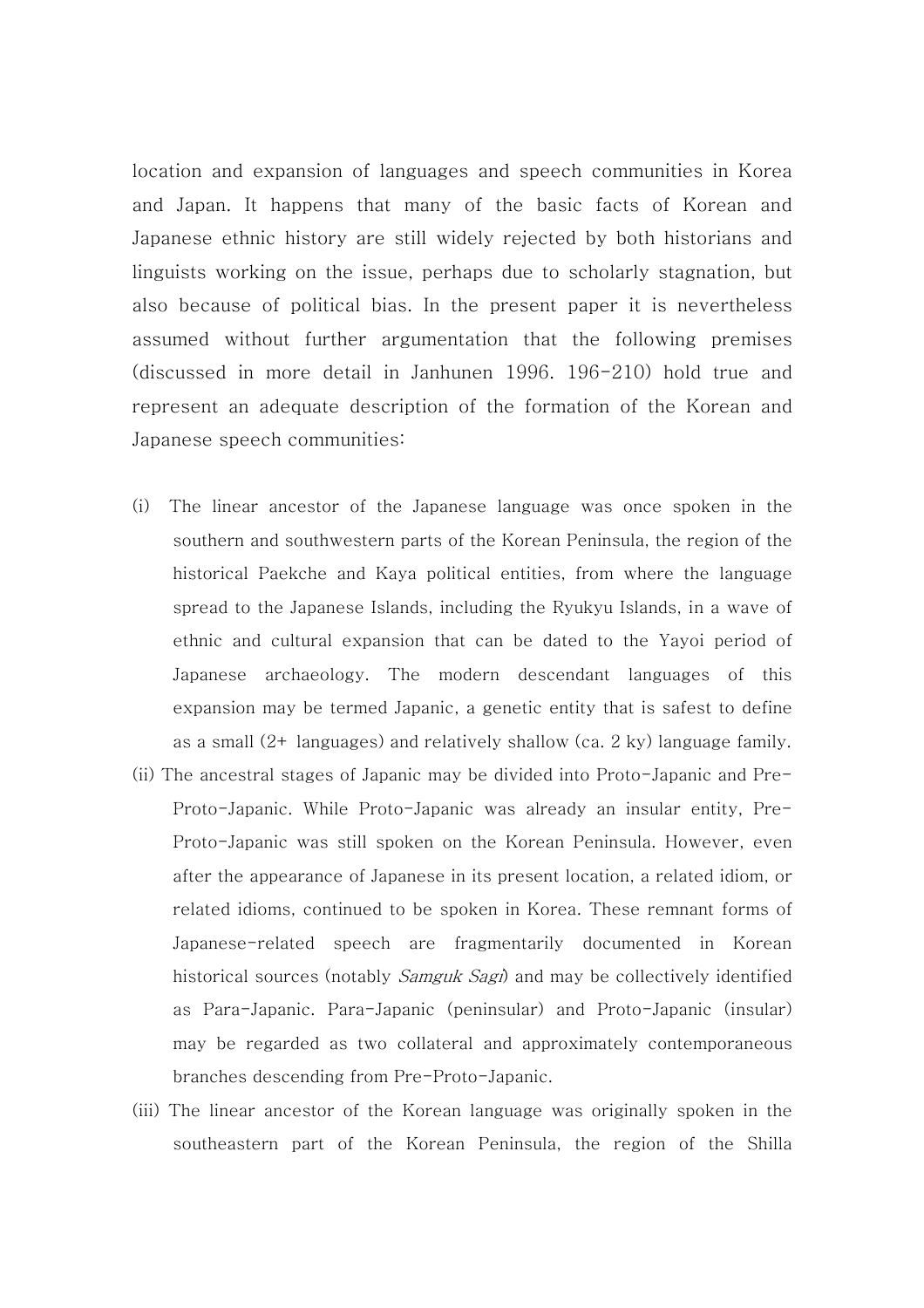Kingdom, from where it spread to the other parts of Korea extinguishing on its way Para-Japanic by a process of linguistic assimilation. There may also have been other languages spoken in some parts of Korea, especially in the territory of the northern kingdom of Koguryo. The ultimate result of the Shilla expansion was the monolingual population of the modern Koreans, whose language may be genetically classified as Koreanic. Compared with Japanic, Koreanic is an even smaller (1+ language) and shallower (ca.1 ky) language family.

(iv) The direct ancestral form of Koreanic may be identified as Proto-Koreanic, preceded by Pre-Proto-Koreanic. It is possible that the lineage leading to Proto-Koreanic was once accompanied by one or more parallel branches, or Para-Koreanic. However, unlike Para-Japanic, Para-Koreanic remains historically undocumented. The only two actually known linguistic entities of protohistorical Korea are therefore Proto-Koreanic and Para-Japanic, or, at an earlier stage, Pre-Proto-Koreanic and Pre-Proto-Japanic, respectively.

Any successful work on the linguistic prehistory of Korea and Japan presupposes a recognition of these basic premises. However, even these premises allow a variety of explanations to be attempted concerning the relationship between Koreanic and Japanic. Although most explanations proposed so far have been based on the assumption of an ultimate genetic affinity between the two language families, it appears entirely possible, and, indeed, more reasonable, to operate with a strictly areal model. This model says nothing about the origin of the languages concerned, but it explains the similarities shared by them as the result of contacts between the corresponding speech communities in the past.

#### 2. The stages of interaction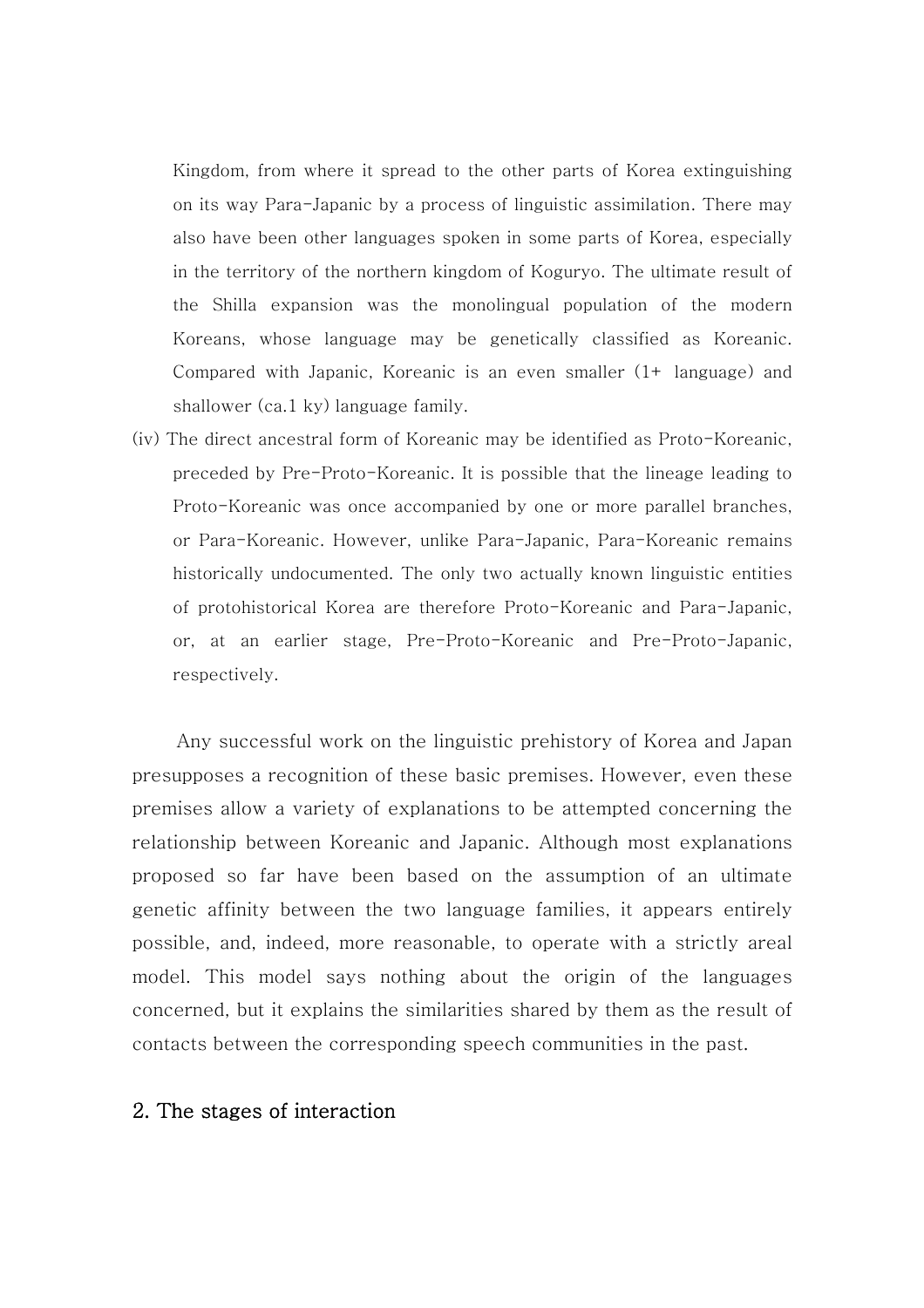When we now consider the chronological background of the contacts between Koreanic and Japanic, we can see that they must have begun on the Korean Peninsula during the late prehistorical or early protohistorical period. Moreover, the earliest contacts, preceding any preserved written documents, seem to have been of the greatest consequence from the areal linguistic point of view. There have been later periods of interaction between the two language families, but the more recent the period, the less significant its linguistic impact seems to have been. Going backwards in time we can distinguish between five stages of changing historical circumstances:

- (i) At the recent end of the time scale, some limited linguistic interaction has accompanied the contacts between the modern Korean and Japanese nations (20th c.). Since these contacts culminated in the period of Japanese colonial rule over Korea (1910-1945), we may assume that it is mainly a question of a Japanese superstate in Korean. However, in spite of the political and military impact involved, and the widespread bilingualism in Japanese among the prewar Korean generation, the traces of actual linguistic interaction from this period are surprisingly scarce. The only major section of the Korean language into which Japanese influences penetrated was apparently the Sino-Korean lexicon, which was enriched by a layer of Sino-Japanese innovations. Other modern loan words from Japanese into Korean seem to be very rare (an example is provided by kutu 'shoe', as discussed by Vovin 1994. 243-245, cf. Martin 1996. 81). Convincing evidence of grammatical interference remains to be shown.
- (ii) The modern period was preceded by perhaps a millennium of historical evolution (10th to 19th cc.), during which the speakers of Korean and Japanese were, in spite of their geographical adjacency, only in occasional contact. Apart from brief episodes of more intensive interaction, like the invasion of Korea by Japanese troops under Toyotomi Hideyoshi (1592-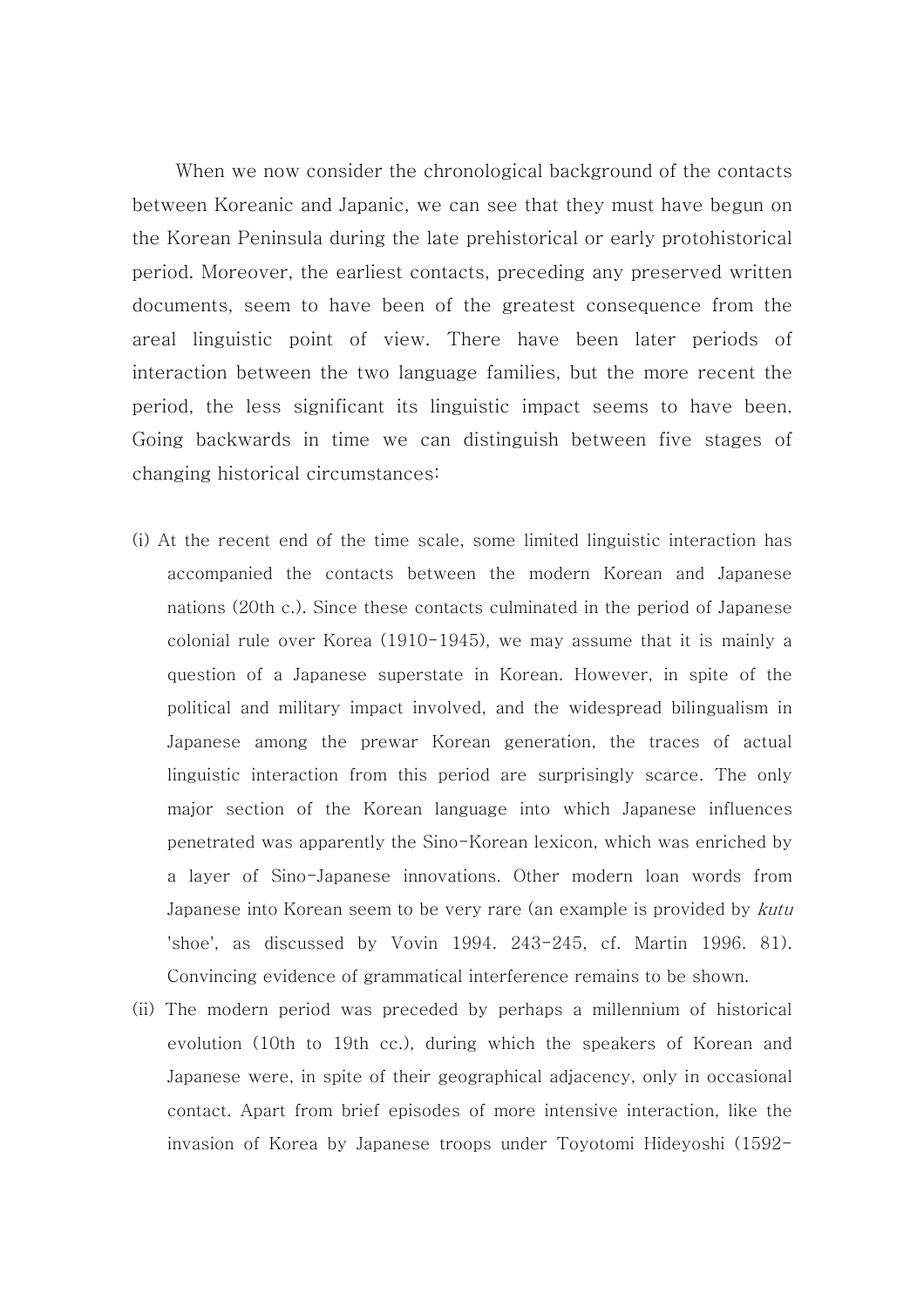1598), the two languages seem to have developed almost independently of each other. Whatever linguistic contacts may have taken place, they are best characterized as adstrate influences, whose impact on both sides was minimal. This was certainly not a period that would have substantially increased the similarities between Korean and Japanese.

- (iii) During the early centuries of its existence (5th to 10th cc.), the Japanese state seems to have been much more dependant than later on the cultural innovations that arrived from the continent through the Korean Peninsula. It is very likely, though difficult to quantify, that the cultural flow was accompanied by considerable numbers of Korean-speaking visitors and immigrants, who may well have had a linguistic impact on Japanese. This impact may be characterized as a Korean superstrate in Japanese. Since this superstrate influence may have been strongest in the centuries preceding the earliest Korean and Japanese written documents, its dimensions are impossible to estimate. Even so, one would be tempted to think that this was a relatively marginal phenomenon, which did not cause fundamental changes in the typologies of the two languages, but only strengthened the already extant parallels.
- (iv) By contrast, the contemponeous process of Koreanic expansion on the Korean Peninsula (5th to 10th cc.), during which the speakers of Para-Japanic were absorbed by speakers of Pre-Proto-Koreanic, must have been accompanied by significant structural interference. Since it was Koreanic that expanded into Para-Japanic territory, we may characterize the situation as the incorporation of a Para-Japanic substrate into Koreanic. We have no information on the exact size of this substrate, but it may well have been substantial, since the cultural and demographic base of Para-Japanic (Paekche and Kaya) seems to have been fully comparable with that of Pre-Proto-Koreanic (Shilla). The linguistic Koreanization of the Korean Peninsula was apparently not triggered by demographic factors, but by the new political situation.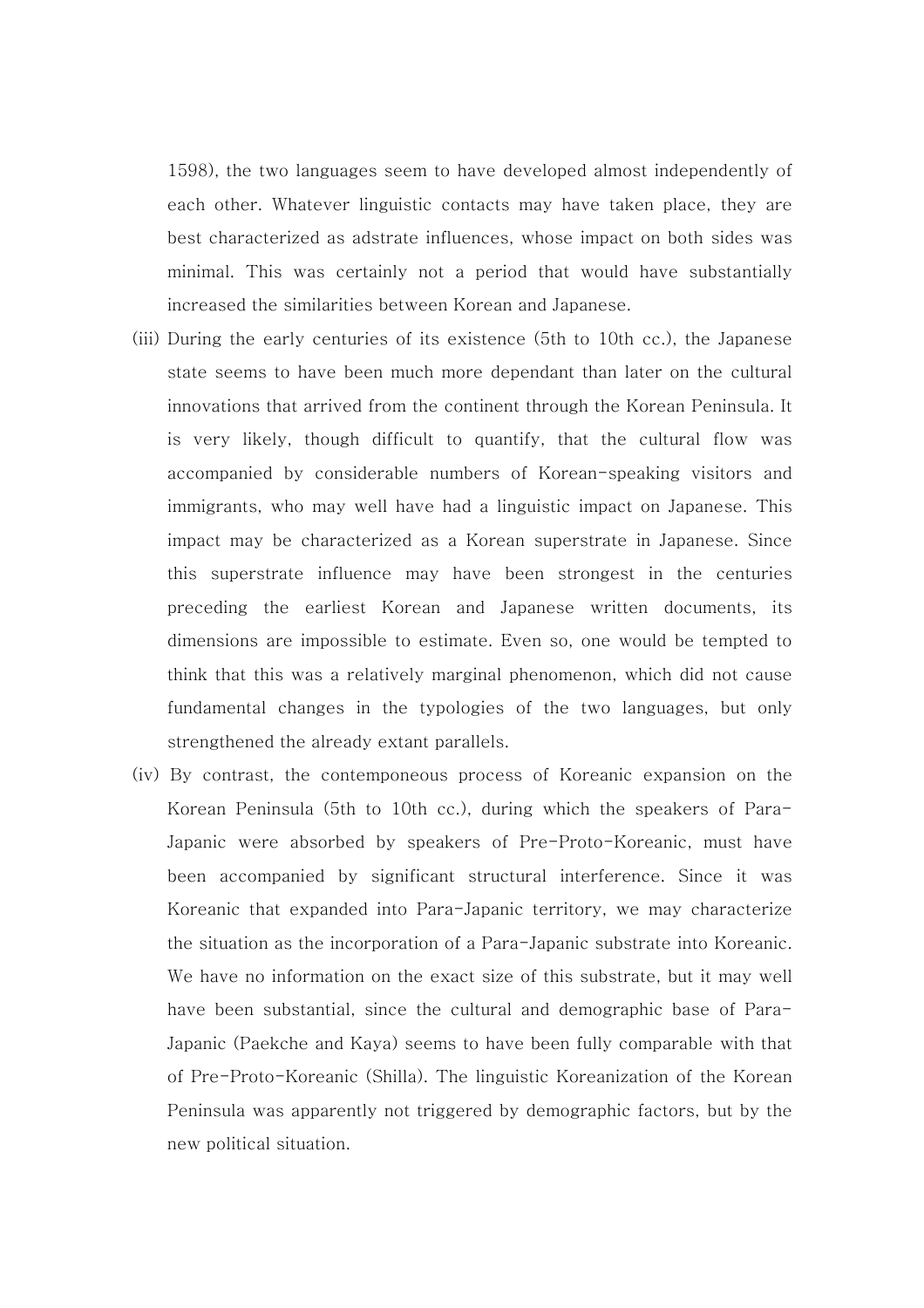(v) The assimilation of the Para-Japanic population must have been preceded by a period during which Pre-Proto-Koreanic and either Para-Japanic or Pre-Proto-Japanic simply coexisted on the Korean Peninsula. Since it is well known from historical sources that the political interaction, both friendly and hostile, between the Three Kingdoms of Korea, and their predecessors, was both prolonged and profound, linguistic contacts in a framework of widespread adstrate influences must also have taken place. We do not know when this period of early interaction between the two language families had begun, but, in any case, it must have continued through the entire millennium between the beginning of the Yayoi expansion and the unification of Korea (ca. 4th c. BZ to 7th c. AZ).

It may be noted that the above chronological scheme has no direct implications to the problem concerning the genetic affinity of Koreanic and Japanic. However, the adstrate, substrate and superstrate phenomena involved are perfectly sufficient to explain any structural and material parallels shared by Koreanic and Japanic. In particular, the early period of interaction on the Korean Peninsula (4th c. BZ or earlier to perhaps 10th c. AZ) was long enough to form the foundation of what may best be called a sprachbund between Koreanic and Japanic. From this point of view there is no necessity to postulate any original similarity, not to speak of a genetic affinity, between the two language families.

#### 3. From convergence to divergence

Indeed, irrespective of whether they were originally related or not, the protohistorical forms of Koreanic and Japanic must have been two completely distinct languages. We do not know how similar or dissimilar they originally were, but it may be taken for certain that their similarities increased in the course of their areal interaction. This process of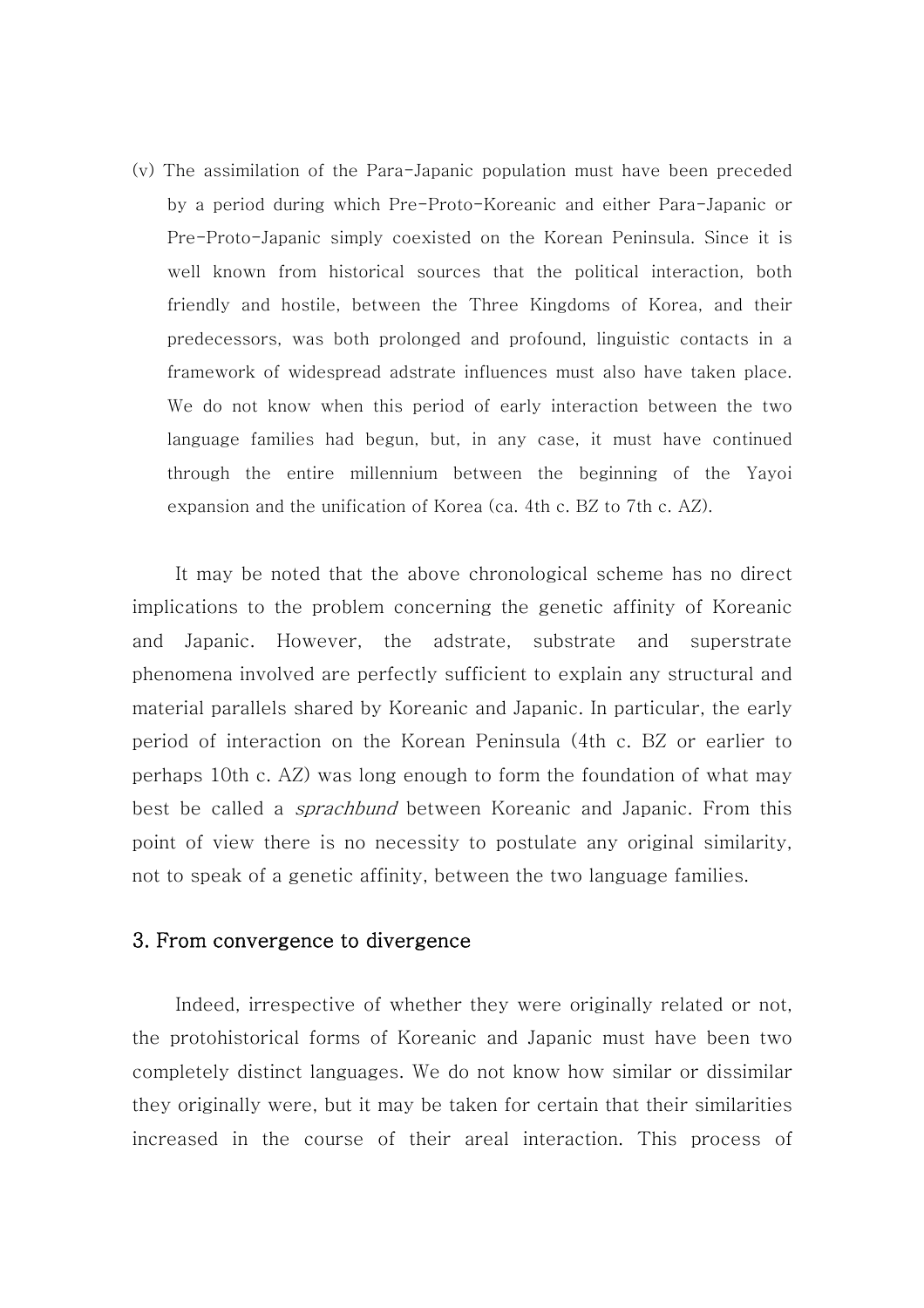convergence apparently culminated in the absorption of the Para-Japanic substrate by Pre-Proto-Koreanic. After this, with the geographical separation of Koreanic (peninsular) and Japanic (insular) completed, a new period of *divergence* began. Modern Korean and Japanese are therefore likely to be more different from each other than their direct ancestors were at the time of the maximum impact of their sprachbund.

As to the question how dissimilar Pre-Proto-Koreanic and Pre-Proto-Japanic may originally have been, some clues are given by internal reconstruction. Although the interpretation of the facts remains disputed, there seems to be a consensus on that Pre-Proto-Koreanic was a language of the Altaic type, similar in most structural details to its northern neighbours, of which Tungusic and Mongolic are two concretely documented examples. The Altaic features of Korean are most often (as in Lee 1977. 00-00) explained in terms of the Altaic Hypothesis, which presupposes an underlying genetic affinity between the languages concerned. However, there is no linguistic problem involved in explaining Altaic typology as an areal phenomenon. We may therefore say that Korean is an Altaic language because its neighbours are. Of course, the ancestors of Korean need not always have been typologically Altaic, but at least the evidence from internal reconstruction does not seem to reveal traces of any other typology in the language.

It is a different matter with Japanese. In both its modern and historically documented forms Japanese is also undisputably an Altaic language in the typological sense. However, there are indications, such as the details of the Japanese root structure (Janhunen 1997), which suggest that Pre-Proto-Japanic once represented a fundamentally different typology, which would apparently best be characterized as Sinitic. If this is so, the situation can be correlated with the general areal picture of East Asia, where the two typologies, Altaic and Sinitic, have coexisted during several millennia. Pre-Proto-Japanic may well have been the northernmost language of the Sinitic type, suggesting that it was intrusive in its Altaic surroundings. In any case, it seems to have undergone a typological transformation that may be termed Altaicization.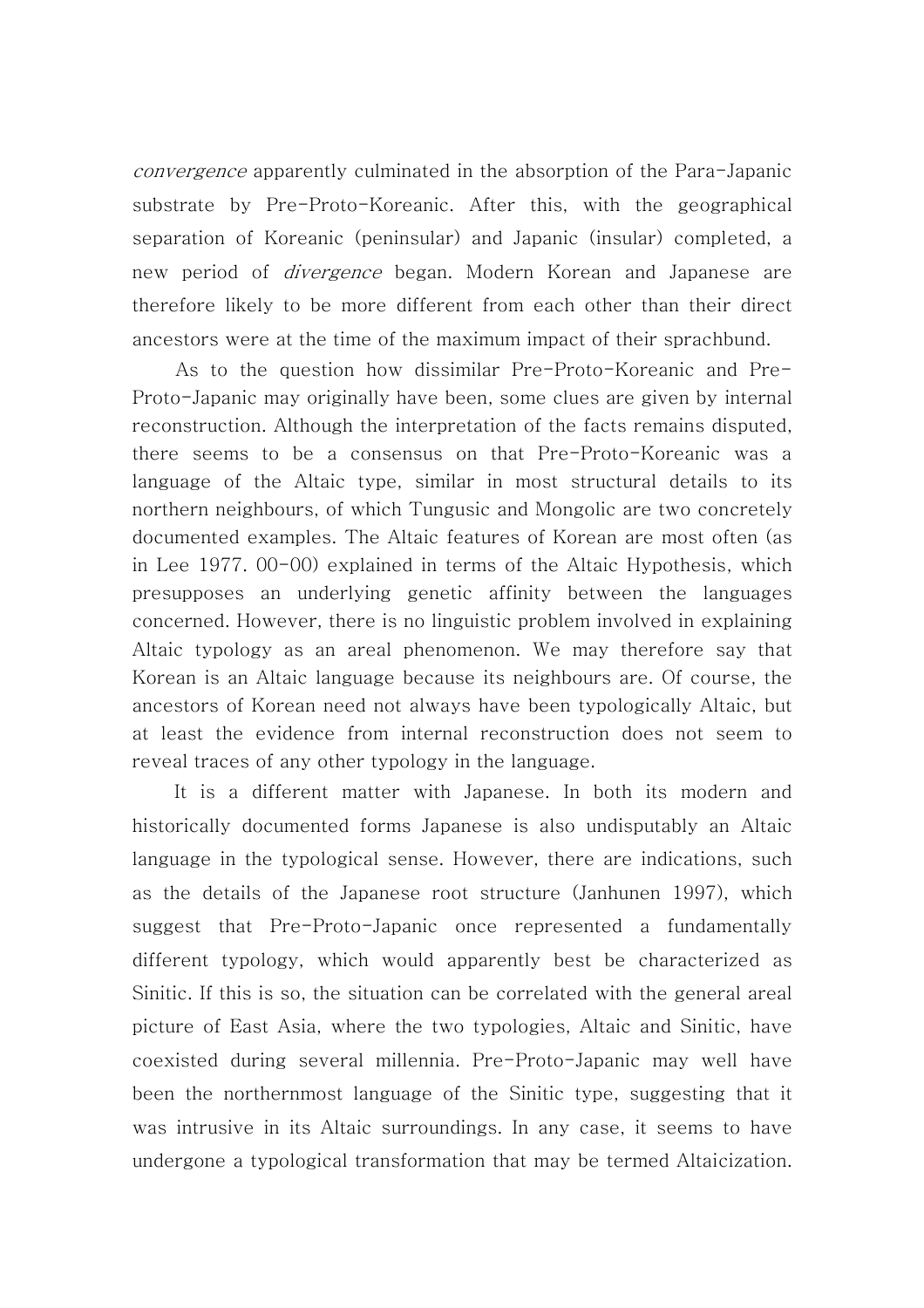Unfortunately, it is impossible to specify to what extent the Altaicization of Pre-Proto-Japanic took place under the impact of Pre-Proto-Koreanic, as opposed to the other languages of the Altaic type in the region.

Operating with this framework, we may now assume that the convergence of Koreanic and Japanic began at the time when Pre-Proto-Japanic, quite possibly expanding along the East Asian coast from the south, entered the Altaic typological sphere, in which Pre-Proto-Koreanic was already located. A less likely scheme would be that Korea was primarily occupied by languages of the Sinitic type, including Pre-Proto-Japanic, and that Pre-Proto-Koreanic, intruding from the north, secondarily brought Altaic typology to the peninsula. However this may have been, the first contact between Koreanic and Japanic could have taken place at any time prior to the beginning of the Yayoi expansion (4th c. BZ).

During the period of convergence, any structural innovations on either the Koreanic or the Japanic side are likely to have reached the other member of the sprachbund also. As always in a sprachbund, it is in most cases impossible to tell in which linguistic sphere any given innovation shared by Koreanic and Japanic primarily occurred. When, however, the period of divergence began, new innovations tended to affect only one language at a time, leading to the increasing differentiation of their structural properties and material resources. In this framework, it is particularly tempting to approach the question as to what the features affected by the convergent and divergent trends of linguistic evolution actually were.

## 4. The manifestations of convergence

When speaking of the convergence of Koreanic and Japanic, it is useful to make a distinction between two kinds of parallels. At the more general level there are the structural properties shared not only by Koreanic and Japanic, but also by the other languages of the Altaic (or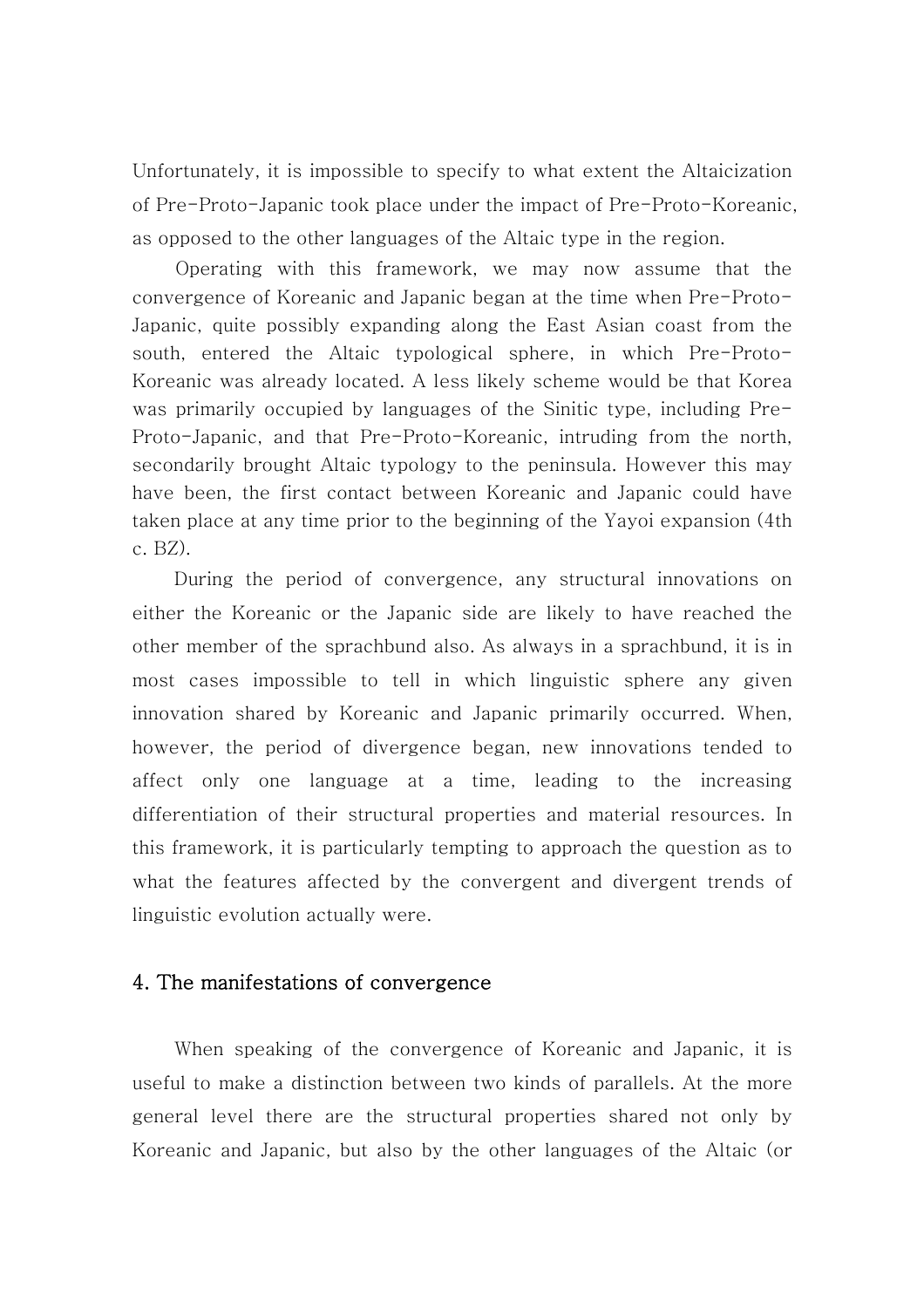even Ural-Altaic) type. These features are connected with the general parameters of syntax, morphosyntax, and morphology, such as basic word order (SOV) and methods of syntactic alignment (case suffixes, postpositions, gerunds). Many of these parameters are apparently interrelated, and some might be due to universal tendencies independent of any areal contacts. Most of them are, however, likely to reflect an ancient areal network in which the Altaic (or Ural-Altaic) language type was formed.

At the more specific level there are the properties that link only Koreanic and Japanic with each other. These are certainly properties that can best be explained by assuming a direct areal contact between early stages of the two language families. It must be noted, however, that the presuppositions of many of the relevant phenomena seem to have a more general East Asian background. This is, in particular, true of many syntactic and morphosyntactic features, such as topic marking and numeral classifiers, which are generally untypical of the other languages of the Altaic type, but well attested in the languages of East Asia (including, for some features, Ghilyak). We might say that Korean and Japanese are languages which combine Altaic typology with East Asian categories, a conclusion that is hardly surprising from the geographical point of view.

There is no doubt that morphosyntax is the part of linguistic structure that links Koreanic and Japanic most intimately with each other. It is well known that even the modern forms of Korean and Japanese are morphosyntactically so similar that a morpheme-by-morpheme translation from the one language into the other is, as a rule, possible (as discussed by, e.g., Fabre 1982). In this respect, the other languages of the Altaic type, not to speak of the languages of the Sinitic type, stand clearly further apart. This seems to correspond well to what is known of sprachbunds elsewhere in the world (for instance, in the Balkan region, and in Western Europe), where both syntax, in general, and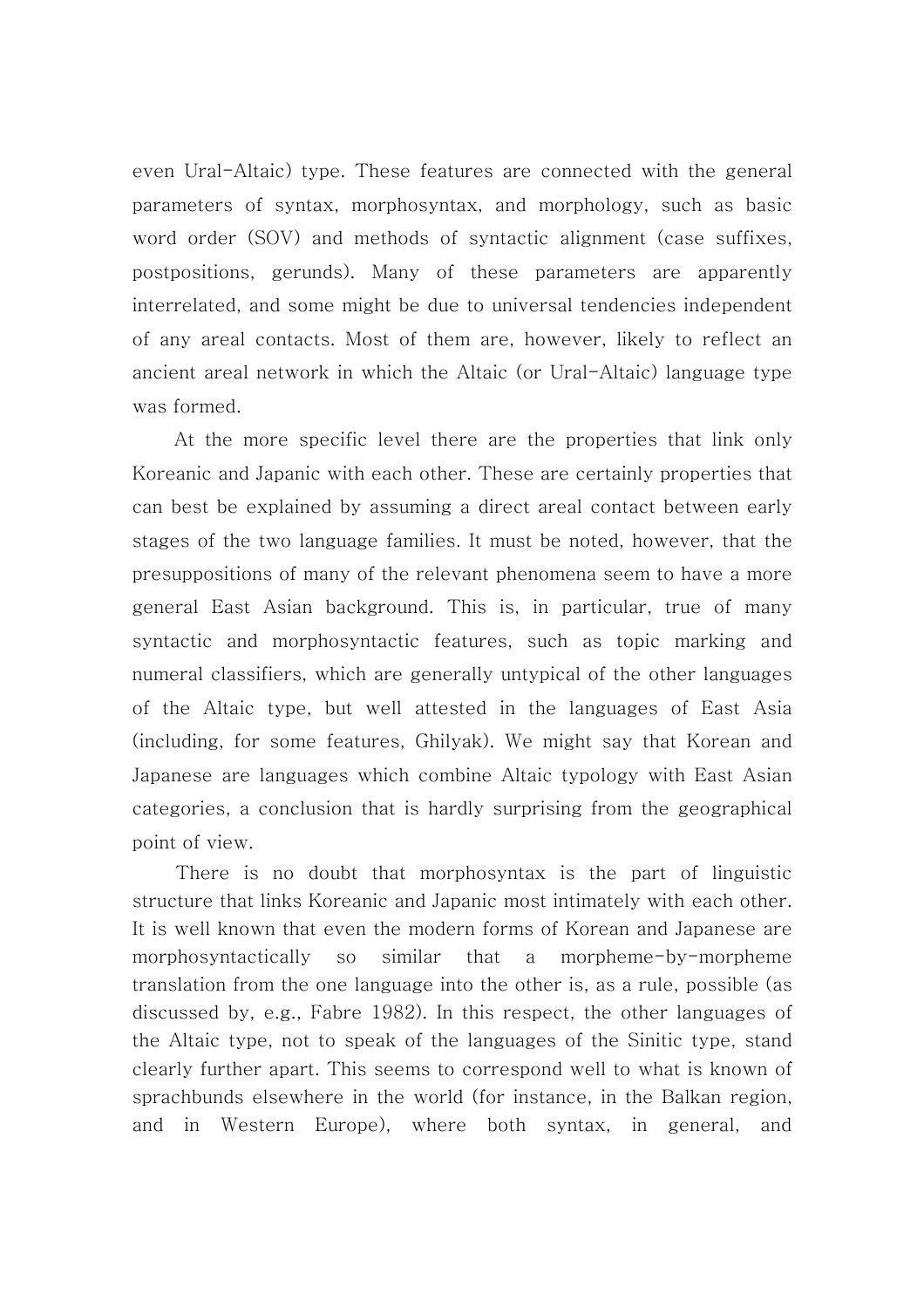morphosyntax, in particular, are typical manifestations of strong areal bonds between languages of diverse origins.

The fact that Koreanic and Japanic also share lexical items is, of course, congruent with their sprachbund relationship. At the present level of knowledge it is still too early to estimate how large the corpus of shared lexicon is, but it may be considerably smaller than is commonly assumed, since most of the sound laws that have been proposed (as in Martin 1966, Whitman 1990, Vovin 1993) can hardly survive the scrutiny of critical research. The relatively small number of verifiable loan words between Koreanic and Japanic, when viewed against the large number of structural parallels, is not incompatible with the assumption of a sprachbund, rather to the contrary. The situation may, however, be indicative of the external conditions under which the sprachbund was formed.

While there is little uncontroversial evidence of shared basic vocabulary between Koreanic and Japanic, the actual lexical parallels point to cultural contacts and geographical overlapping. The most likely historical context for most of these parallels is offered by the Para-Japanic substrate in Koreanic. In other words, Pre-Proto-Koreanic seems to have absorbed regional vocabulary from the language into whose territory it was expanding. It is probably no accident that some of the lexical items concerned have a plausible internal etymology on the Japanic side, when examined in the framework of the typological transformation of Pre-Proto-Japanic (as in the type  $si+m$ a 'island', originally a compound word from two primary monosyllables). We may assume that the bulk of all old (non-Chinese) lexical parallels between Koreanic and Japanic are Para-Japanic borrowings in Korean.

Against this background one should not expect to find too many material similarities in the grammatical elements of Korean and Japanese. Although attempts have been made (as in Martin 1990, Frellesvig,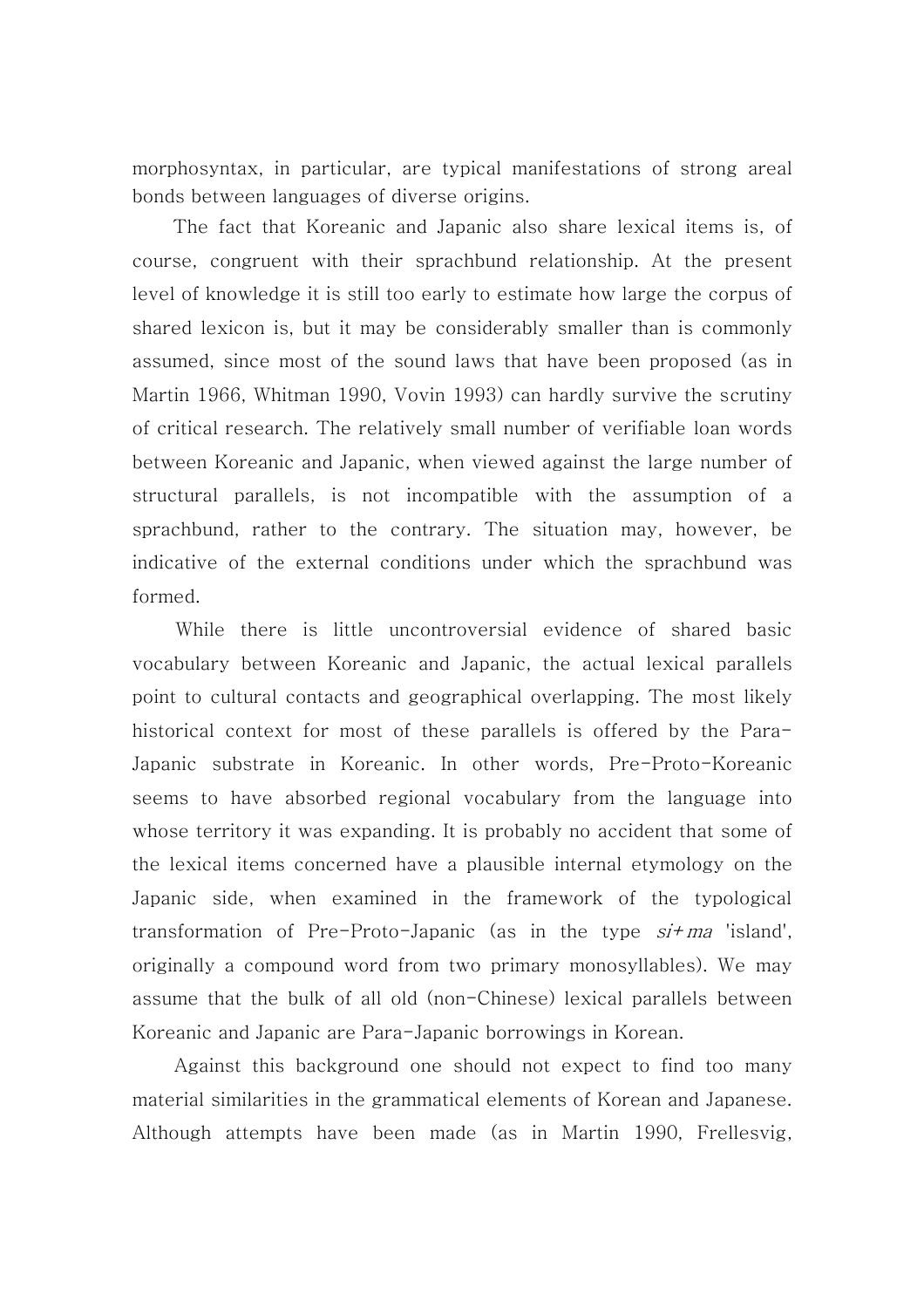forthcoming) to explain the functional parallels exhibited by selected morphological markers on the basis of common material protoforms, the results remain questionable. Even if generally acceptable parallels were to be found, they would most naturally be explained in the areal framework. The borrowing of grammatical elements, including suffixes, is commonly observed between languages of the Altaic type, both ancient and modern. This may, indeed, be the explanation behind some conspicuous look-alikes in the Korean and Japanese systems of grammatical markers (like the interrogative particles  $-kka-ka$ ).

There is, however, one section of linguistic structure that is problematic in the context of the sprachbund between Koreanic and Japanic. This section is phonology. As far as is known from other comparable cases of intensive areal interaction between two or more languages, phonology, like morphosyntax, is an area in which structural parallelism develops easily and systematically. As a point of comparison, we may quote the example of the Volga sprachbund, which comprises several distinct languages of the Altaic (Ural-Altaic) type. There are, in particular, two languages, Chuvash (Turkic) and Mari (Uralic) that have evolved towards a structural uniformity without losing their material distinctness. Their uniformity is most typically manifested in both morphosyntax (morpheme-by-morpheme translatability) and phonology. The phonological systems are not completely identical, but they are nevertheless intimately linked by shared diachronic developments involving paradigmatic, syntagmatic, and prosodic properties.

It is therefore curious that the phonological systems of Korean and Japanese are conspicuously different, even when viewed in their documented earlier shapes. This must have an explanation, if the assumption of a sprachbund between the two languages is to be held. The only plausible explanation seems to be that the two languages did actually develop towards convergent phonological patterns. The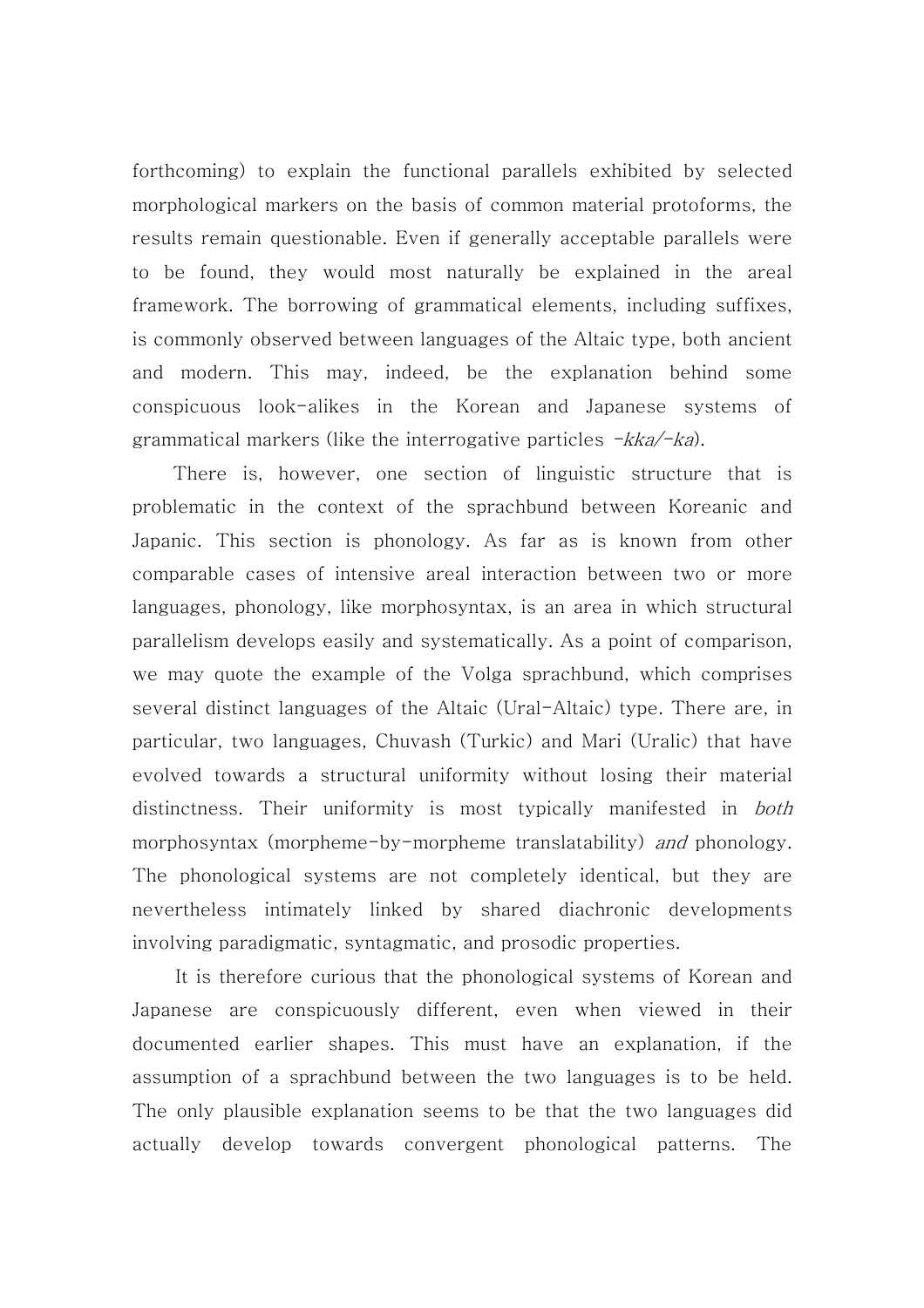subsequent period of divergence has, however, already erased most of the similarities that once existed.

#### 5. The phonological convergence

It goes without saying that the shallow depth of both Proto-Koreanic and Proto-Japanic implies that the corresponding pre-protolanguagelevel stages recoverable by the method of internal reconstruction are also relatively recent. Without internal reconstruction, however, we have no information concerning the prehistorical typology of the two languages, and without such information we cannot specify what particular shared properties derive from primary similarities and what are due to secondary convergence.

In spite of such inevitable limitations in our knowledge we can, nevertheless, identify at least two important phonological developments that can best be explained in terms of the assumption of a prehistorical convergence:

(i) Morpheme structure. As was already indicated above, there are good reasons to claim that Pre-Proto-Japanic was once a language of the Sinitic type. From the point of view of morpheme structure this means that the Pre-Proto-Japanic lexicon is likely to have been dominated by monosyllables, which had a strictly regulated segmental composition with open (CV) and closed (CVC) syllable types. Ultimately, only open syllables remained, though root-final consonants were preserved in verbs, which had developed a suffixal morphology  $(CV.C-V(-))$ . The reduction of syntagmatic distinctions in non-verbal roots necessitated new methods of word formation, including reduplication (CV&CV), compounding (CV+CV). and suffixation (CV-CV). As a result, Pre-Proto-Japanic acquired a morpheme structure dominated by bisyllables, very much as was the case in its Altaic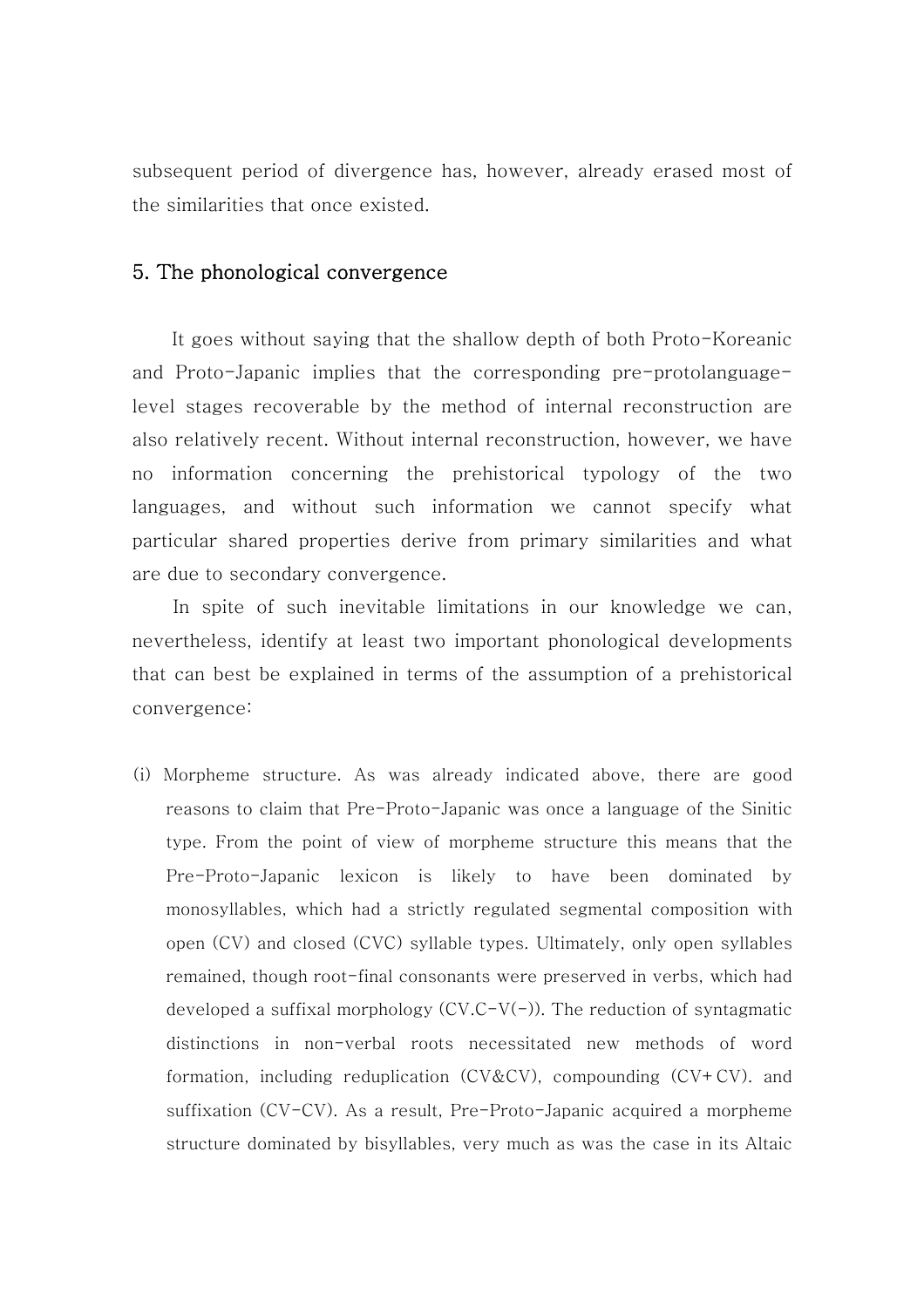neighbours. This process was very probably stimulated by Pre-Proto-Koreanic, though the influence of the other Altaic neighbours of Pre-Proto-Japanic cannot be ruled out.

(ii) Tones. Another development triggered by the simplication of the Pre-Proto-Japanic morpheme structure was the emergence of tones, originally two (in syllables of the type CVC), then four (with the development CVC > CV). Since tones are a typical Sinitic feature in East Asia, they were probably present in Pre-Proto-Japanic already when it entered the Altaic typological sphere. However, unlike other non-Altaic features, tones were not eliminated, possibly because they had acquired a crucial role in the language. The role of tones was gradually reduced by the polysyllabification of the lexicon, but it continued to be so strong that the phenomenon was borrowed by Pre-Proto-Koreanic. There seems to be a consensus on that the tones, or "accents", of Korean and Japanese are structurally very similar (Ramsey 1987), and there is no way to explain this similarity except by assuming an areal influence from Japanic to Koreanic. In this context, it is irrelevant what the exact segmental background of the Korean tones is, but a connection with lost syllabic distinctions appears possible (Ramsey 1991, Martin 1996. 40-48).

Of the two convergence phenomena discussed above, the former, involving the transformation of the Pre-Proto-Japanic morpheme structure, is clearly chronologically more ancient and must have begun well before the Japanic expansion to the Japanese Islands. The latter phenomenon, involving the origin of tones in Korean, may, however, be considerably more recent and need not date further back in time than the period of the Para-Japanic substrate. Even so, tones were formed during the Pre-Proto-Koreanic stage, from which they were inherited into Proto-Koreanic, the ancestral form of the modern Korean dialects.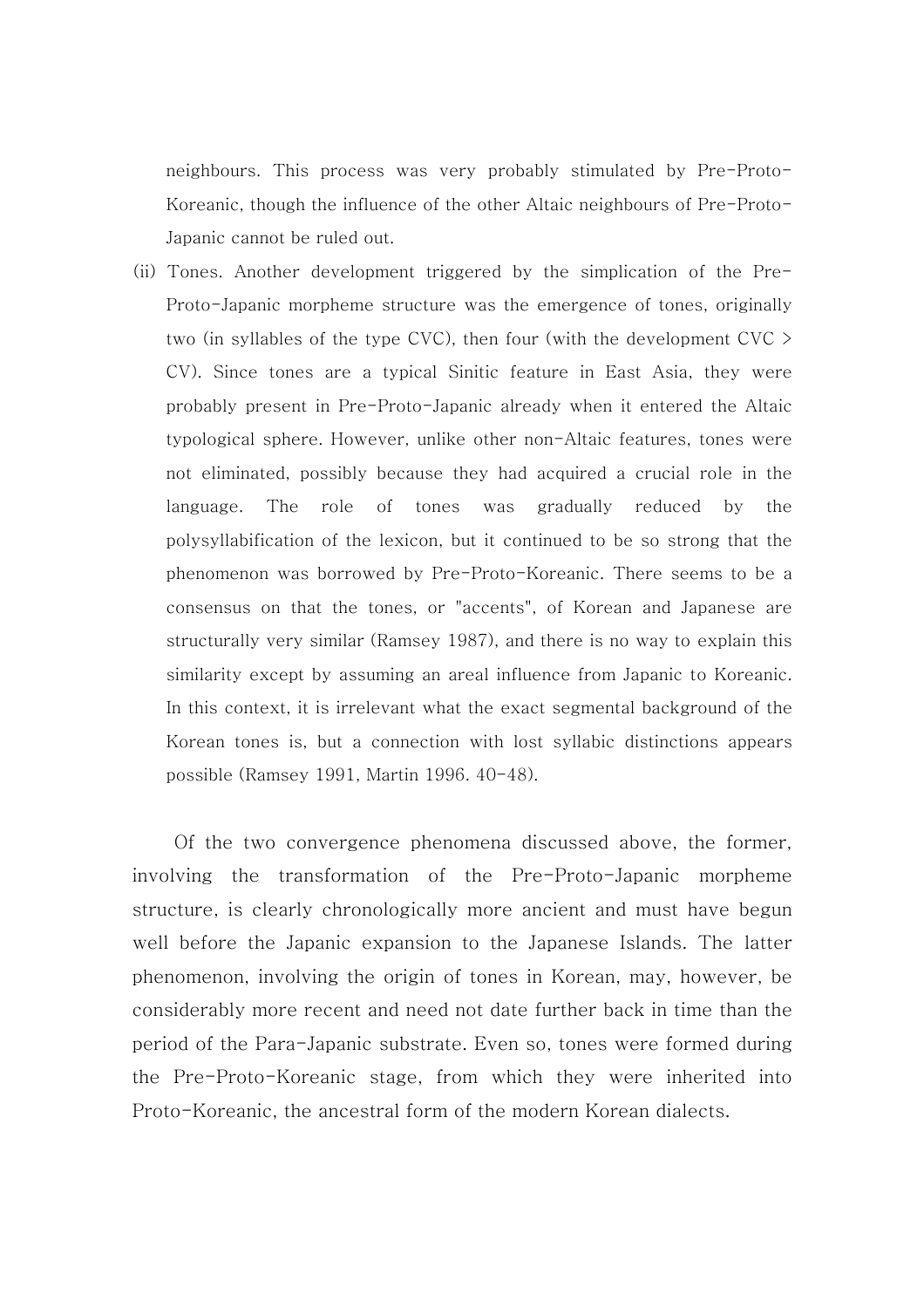#### 6. Non-convergent features

In spite of their evolution towards convergence, the phonologies of Pre-Proto-Koreanic and Pre-Proto-Japanic apparently never became completely identical. The clearest evidence of this comes from the vowel systems of the two languages, which point to differences of both paradigmatic and syntagmatic character:

- (i) Vowel distinctions. Although we have no direct information on the vowel systems of Pre-Proto-Koreanic and Pre-Proto-Japanic, it is reasonable to assume that the historically recorded forms of the two languages preserve significant features inherited from a more remote past. These features suggest that the two vowel systems were originally very different, and remained so, a circumstance which should be considered when working on the lexical borrowings between the two languages. The basic difference seems to have been that the Japanic vowel system was of the triangular type, comprising probably five basic vowels (\*a \*e \*i \*o \*u) and a central vowel (traditionally written as  $*{\ddot{\sigma}}$ ), while Koreanic points to a typical Altaic quadrangular system, comprising eight vowels (\*a \*e \*i \*i \*o \*ö \*u  $*\ddot{\theta}$ , distinguished symmetrically according to tongue height (high vs. low), tongue position (front vs. back), and lip rounding (rounded vs. unrounded).
- (ii) Vowel harmony. The eight vowels of Pre-Proto-Koreanic were organized into four harmonic pairs, which were distributed according to the rules of a progressive palato-velar vowel harmony, as also attested in the other languages of the Altaic (Ural-Altaic) type with the exception of Japanic. There has been an attempt to explain the Korean vowel harmony as a very recent secondary phenomenon (Martin forthcoming 1-23), but the evidence, based on philological materials, is hardly conclusive. The same can be said of the to attempt to reanalyze the Tungusic vowel harmony as a set of combination rules independent of the palato-velar correlation (Starostin 1991. 22-24). The fact is that both the vowel systems and the harmonic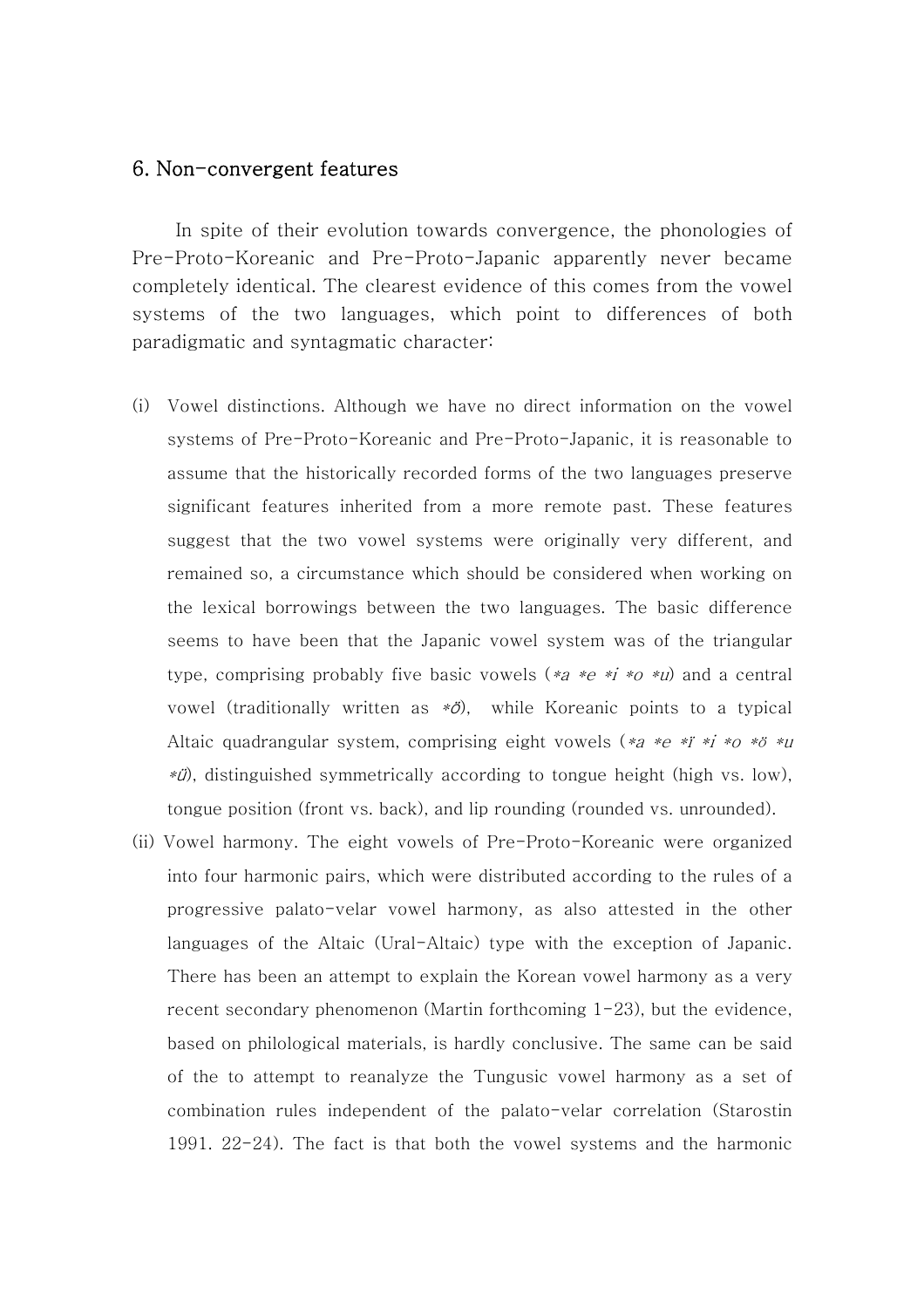rules determining the distribution of vowels are virtually identical in the earliest recoverable (though not necessarily synchronous) forms of not only Koreanic and Tungusic, but also Mongolic and Turkic. This suggests that the Altaic vowel harmony was a major areal innovation which only recently has receded in Korean. Japanic, on the other hand, seems never to have been encompassed by this innovation.

There may well have been other phonological features that resisted the pressure of convergent evolution, though they are less obvious. The consonant systems, for instance, which show a number of significant differences in the historically documented forms of Korean and Japanese, may have been more similar in the pre-protoforms of the two languages (cf. Martin forthcoming 61). The original consonant system of both languages seems to have been very simple, comprising perhaps only one series of stops (\*p \*t \*k, possibly also palatal \*c), a parallel or somewhat smaller subset of nasals (\*m \*n \*ng, possibly also palatal \*n), one sibilant fricative  $(*s)$ , one liquid  $(*r)$ , and two glides  $(*w *y)$ . The rules of consonant phonotax need not have been identical, but they are likely to have involved parallels, such as the details of liquid distribution (nonoccurrence of the liquid consonant in initial position), which has a wider areal background in the languages of the Altaic type.

### 7. The phonological divergence

We may, consequently, assume that many of the phonological differences observed between the modern forms of Korean and Japanese, and also between their historically documented ancestors, are due to secondary divergent developments. It is not difficult to identify several such developments on the basis of written documents, external comparisons, and internal reconstruction: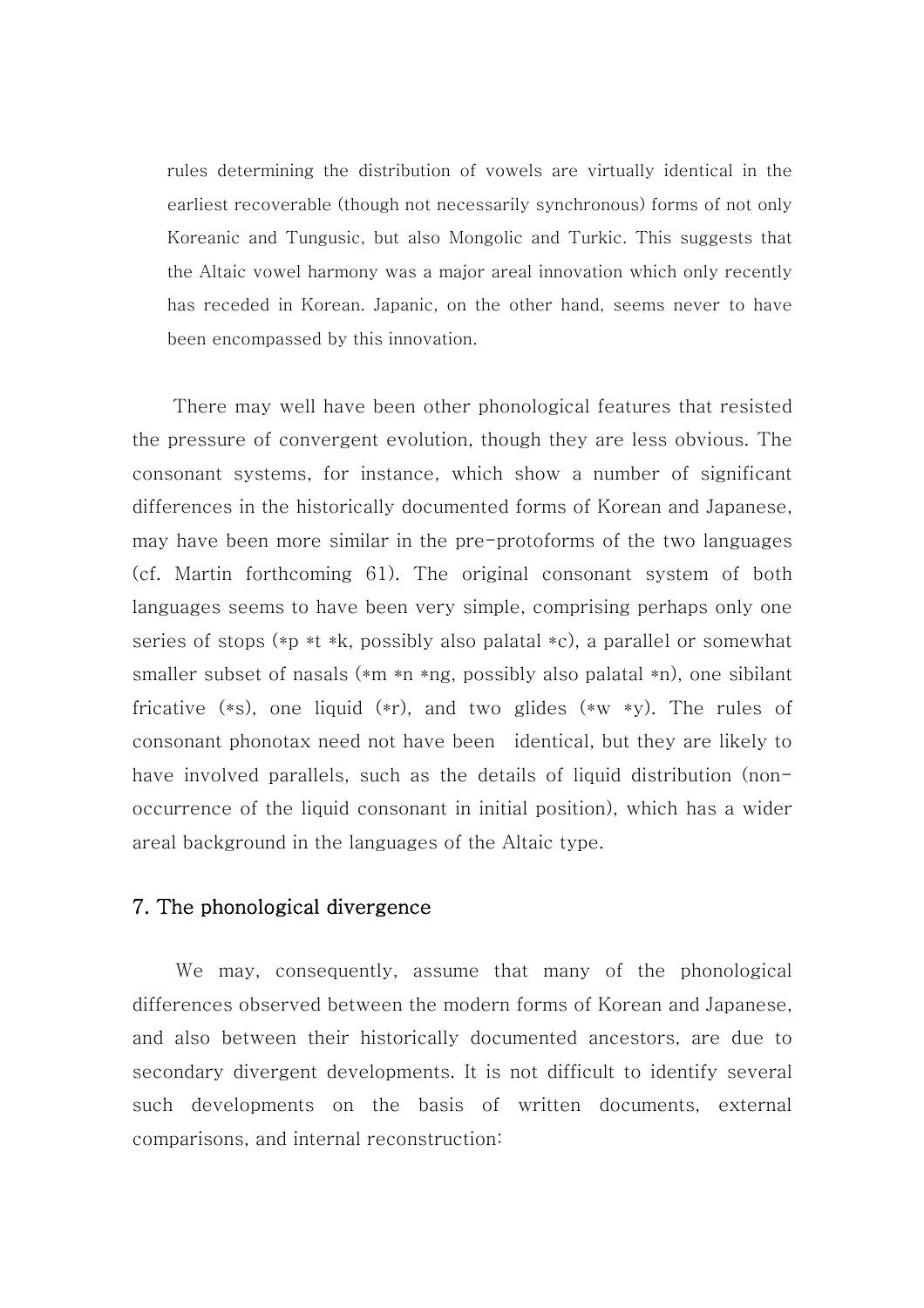- (i) Vowel elision. The most important phenomenon affecting the Koreanic syllable structure before the period of Proto-Koreanic was vowel elision, which involved the loss of vowel segments under circumstances that remain to be specified. Most probably, elision was conditioned by a combination of segmental and positional factors, though in some positions, notably word-finally, it seems to have affected all vowels (the type \*kuma 'bear'  $>$  *kom*). Vowel elision had multiple consequences to Koreanic phonology, in that it created new syllable-final consonants as well as new consonant clusters. Some of the new clusters later yielded monophonemic aspirated and glottalized, or "reinforced", consonants.
- (ii) Vowel rotation. The Koreanic vowel qualities were affected by the so-called rotation, also known as the Korean vowel shift, in which the original palato-velar pairs of vowels were velarized and rotated to pairs of differing tongue height. At the same time, new palatal vowels were formed through the monophonemization of sequences ending in a palatal glide. Also, vowel harmony was reoriented from horizontal (front vs. back) to vertical (higher vs. lower). Some of the effects of rotation can be observed in loanwords, including Sino-Korean elements, which were borrowed at a time when the process was still going on (Pulleyblank forthcoming). Even more importantly, rotation is clearly an areal innovation, which has to a varying extent affected also the Altaic neighbours of Korean, including both Tungusic and Mongolic (Janhunen 1981). The most likely center of this innovation was in Southern Manchuria and Northern Korea, where the process may have started in late Koguryo times, spreading to the south (Korean) and the north (Manchu). Against this background it is somewhat surprising to see the phenomenon of rotation being denied (Martin forthcoming 23-29) in the same framework which also rejects the conception of a primary vowel harmony in Korean. There is not much that can be said of such proposals: the facts should speak for themselves.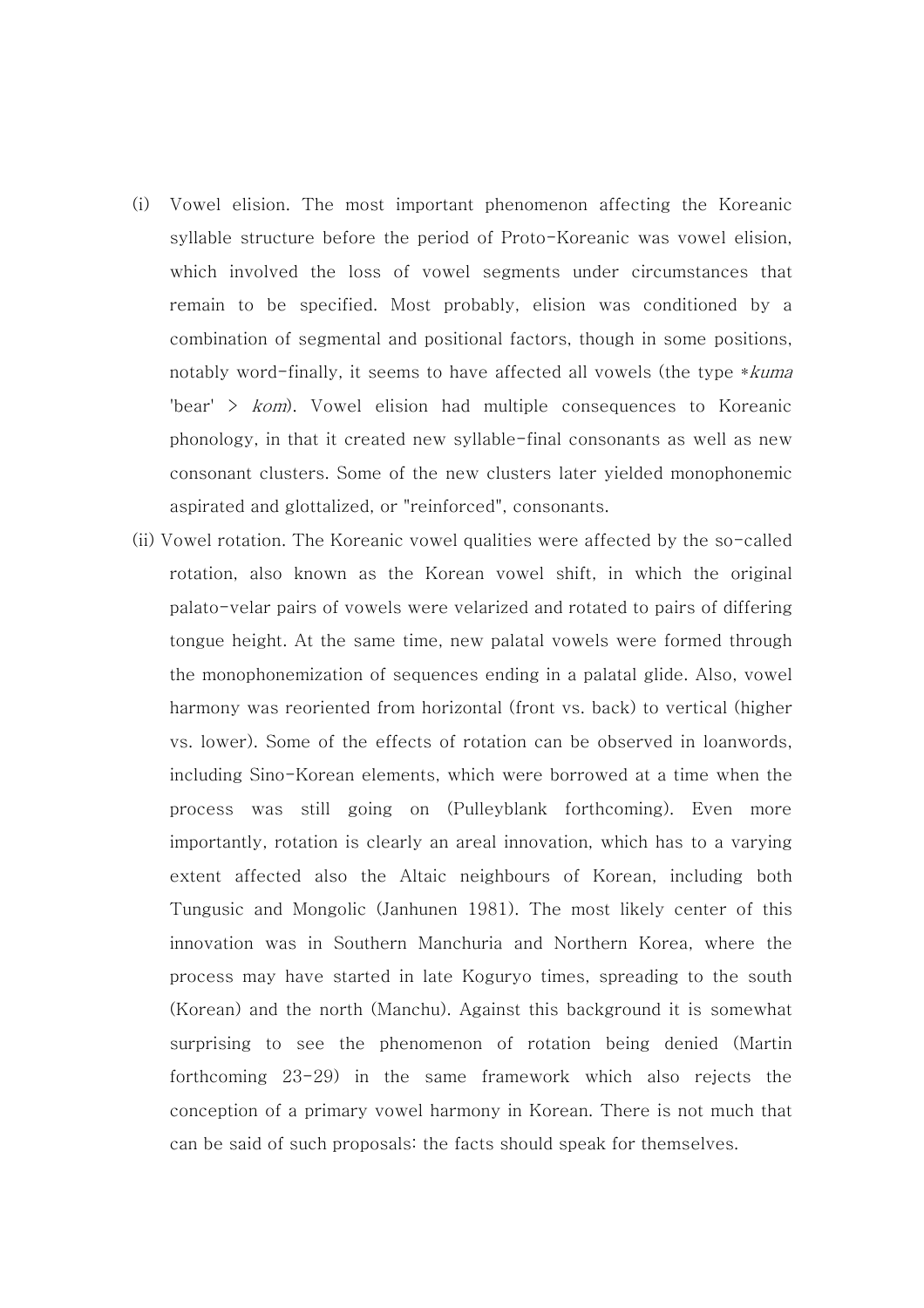(iii) Consonant lenition. Although the details may still require additional elaboration, the evidence is strong that the Pre-Proto-Koreanic obstruents \*p \*t \*s \*k underwent a positional, perhaps simply intervocalic, lenition to yield the corresponding weak obstruents  $*$ *b*  $*$ *d*  $*$ *z*  $*$ *g*, of which  $*$ *d* merged with the liquid \*r (Martin 1996). For various reasons (discussed in Martin 1996. 49-57), the weak obstruents  $*$ b  $*$ z  $*$ g developed into independent phonemes, which could contrast with the corresponding strong segments, adding to the complexity of the Korean consonant system. It is true, the full system of four different obstruent series (normal vs. weak vs. aspirated vs. glottalized) did not survive long in Korean, as the segments of the weak series were subsequently lost.

None of the above phenomena has direct parallels in the history of Japanese, which retains a considerably simpler segmental structure and phonotax than Korean. Of course, Japanese has also been affected by phonological innovations, and these have mainly increased the differences with regard to Korean. A case in point is the development of the syllabic consonants (nasal and stop) as independent phonemes. As is well known, Japanese also has a series of weak (voiced) obstruents (b  $d$ z g), which in some respects resemble the Korean segments resulting from the process of lenition. However, the basic background of the Japanese weak series seems to be very different, being apparently connected with prenasalization. Unfortunately, although much has been written on this issue, there is still no satisfactory conclusion in sight.

A development in Japanic which should perhaps be understood as a case of initial convergence with Koreanic, followed by divergence, is involved in the emergence of the Old Japanese vowels  $*\ddot{e}$  and  $*\ddot{r}$  from Pre-Proto-Japanic diphthongoid sequences (\*ai resp. \*öi). It goes without saying that there cannot have been any connection between this monophonemization development and the analogous process in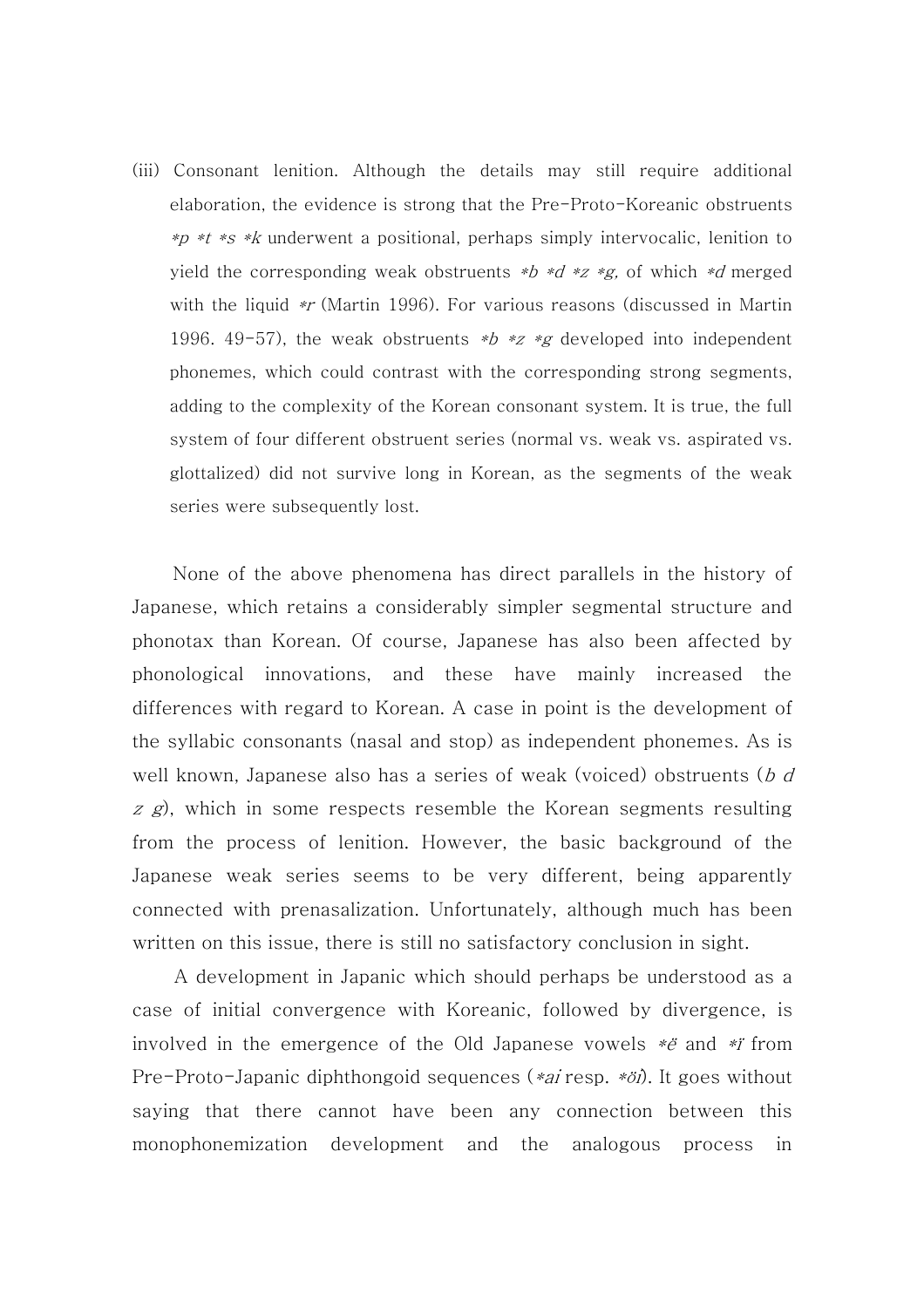premodern Korean a millenium later. However, the very fact that Old Japanese had a system of eight vowels made it for some time structurally close to the contemporary forms of Korean (philologically Old Korean, but linguistically Pre-Proto-Koreanic). This closeness was lost when Japanese subsequently resumed a system based on the five-vowel triangle.

# 8. Convergence in divergence

It has already been implied that certain phonological developments, although chronologically and areally separate, have created similar results in Koreanic and Japanic. In these cases, it is often very difficult to assess the exact role of the areal factor. We may take two particularly intricate examples:

(i) Laryngeals. Both Korean and Japanese possess in their modern forms a consonant that is realized as a laryngeal spirant and often classified as such (written as h). From the point of view of the consonant paradigm this segment is better to be analyzed as a velar fricative (therefore perhaps more properly rendered as x). Diachronically, such "laryngeals" are typically not stable features, but represent the residual traces of any of several kinds of segments on their way towards complete disappearance (cf. Janhunen 1999). Moreover, their origination is often connected with areal patterns. In the Altaic sphere it is particularly common for the basic labial stop  $(*p)$  to undergo spirantization, as has happened in Turkic, Mongolic, Tungusic, and a number of adjacent "non-Altaic" languages. Japanese (but not Ryukyu) also belongs to this complex, and it would be a serious mistake to ignore the areal implication. It is, however, considerably more difficult to identify the source of the Korean "laryngeal". Both a dental fricative  $(*s)$  and a velar stop  $(*k)$  have been proposed, but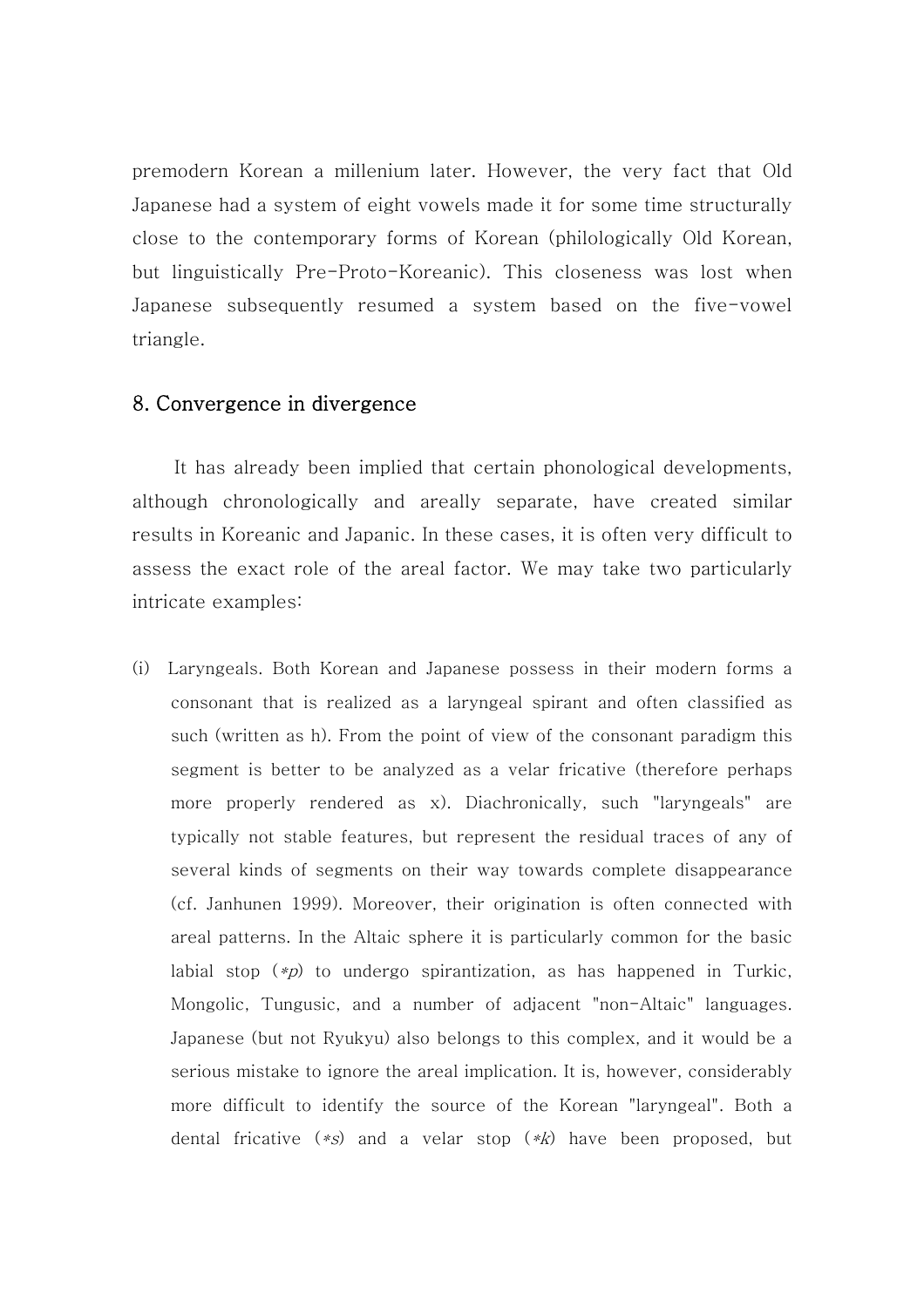conclusive evidence from either internal reconstruction or external comparisons has never been presented. The velar stop alternative is supported by the parallel offered by Manchu (Vovin 1997), with which Korean shares many phonological features on an areal basis. However this may be, from the point of view of the areal comparisons with Japanic it is important to note that the origin of the Korean "laryngeal" is different from that of its Japanese counterpart. Nevertheless, the two segments are structurally comparable, and an areal parallelism cannot be ruled out.

(ii) Vowel length. Both Korean and Japanese have in their modern forms a correlation between short (normal or single) and long (or double) vowels. Since quantitative correlation is not a universal feature, its presence in two adjacent languages always suggests the possibility of a structural borrowing. However, although there are similarities in the history of the long vowels in Korean and Japanese, there are also major differences. The Japanese long vowels are basically contractive in origin, while their Korean counterparts are more intimately linked with tonal distinctions In both languages, vowel length is a relatively recent innovation, though in some varieties of Korean it has already been lost. Altogether, it is unclear whether there is any connection between the quantitative structures of the two languages, but the structural parallelism remains a fact which cannot be ignored in an areal framework.

The list of secondary structural similarities in the phonologies of Korean and Japanese could be increased. Some of the features concerned are ultimately connected with the influence of Chinese (Sino-Korean and Sino-Japanese). Chinese has, for instance, greatly increased the use of medial glides  $(w, y)$  as members of the syllable structure of both Korean and Japanese, though both languages also show an inherent tendency of vowel breaking (for Korean cf. Martin forthcoming 38-44). Though strictly taken not based on shared innovations, such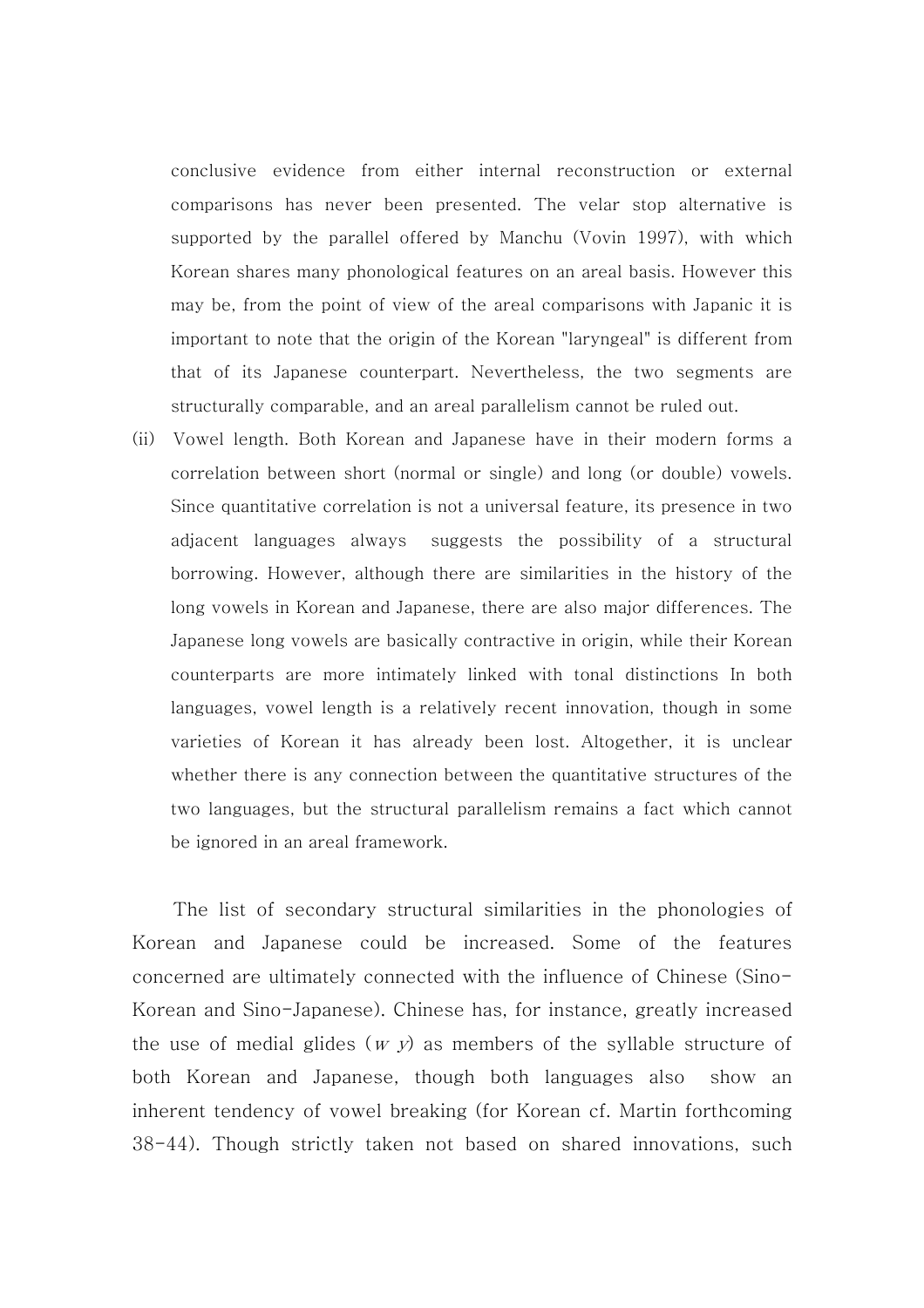features have without doubt moderated the impact of the on-going trend of divergence.

# 9. Conclusion

We may conclude that the structural (as well as, apparently, material) similarities shared by Korean and Japanese, or Koreanic and Japanic, reflect an intimate areal relationship between the two languages and their ancestral, or ancient collateral, forms. The point of maximum structural parallelism was apparently passed already before either language was recorded in written form. However, even after the loosening of the areal bond, occasional parallel innovations have continued to contribute to the overall similarity of the two languages. At the same time, divergent developments have tended to distance them from each other.

The divergence of Korean and Japanese falls mainly within the time span covered by the historically documented forms of both languages, starting with Old Korean and Old Japanese. However, the actual diachronic processes that have affected the two languages are not easy to identify in the earliest documents, which are complicated by notational inadequacies and interpretational problems. Internal reconstruction and external comparisons, including comparisons between Korean and Japanese, therefore remain the main tools for recovering the divergent history and earlier convergent evolution of the two languages.

Although the divergence of Korean and Japanese, as compared with their Pre-Proto-Koreanic and Pre-Proto-Japanic ancestors, resembles the divergence of two genetically related languages, the areal model of explanation does not necessitate the postulation of a genetic affinity. Indeed, nothing in the phonological phenomena discussed above points to the presence of a genetic link between the two language families. The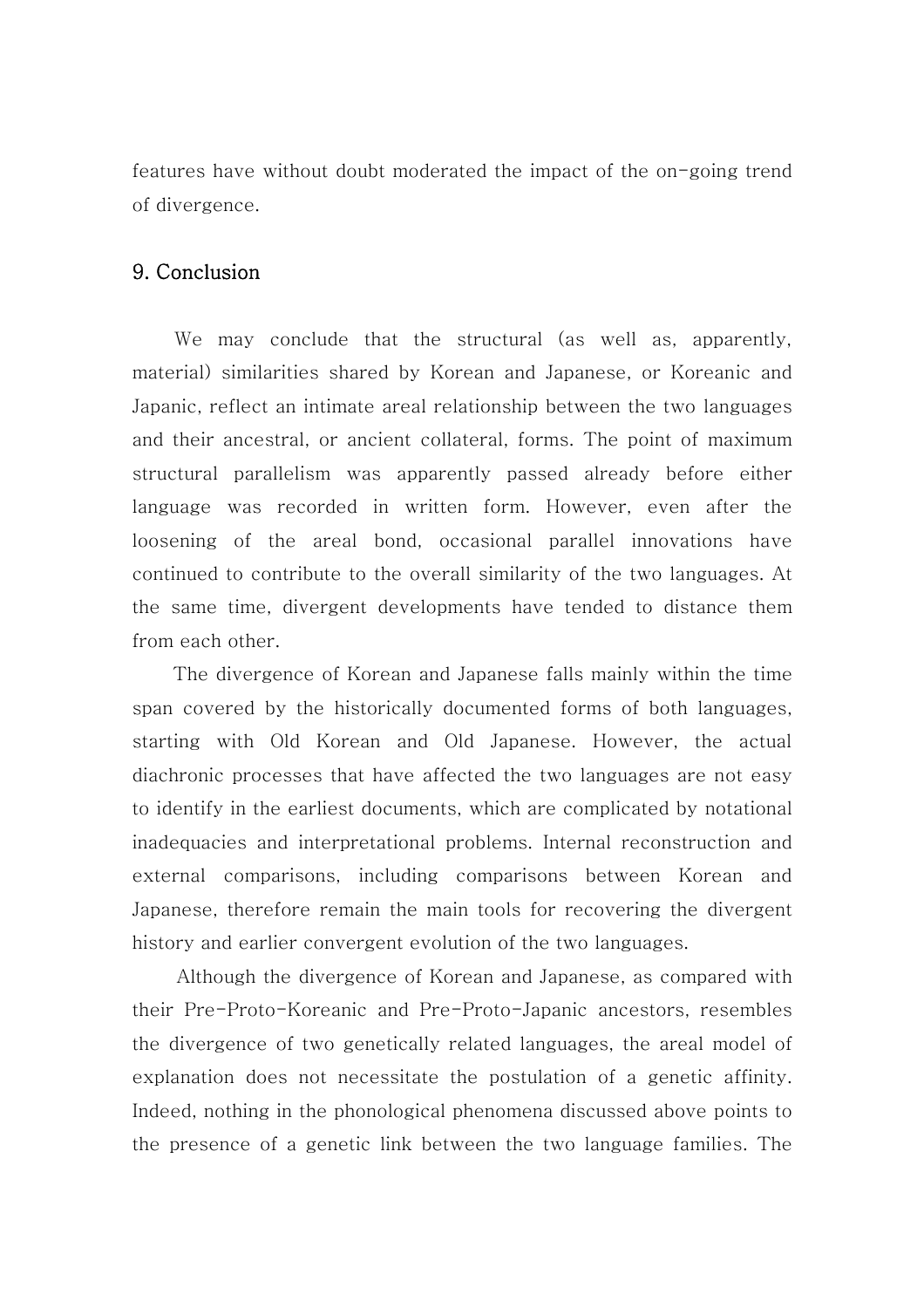absence of such a link should, however, not obscure the fact that Korean and Japanese remain the most important clues to each other's history. For Korean, there is no other external point of comparison and source of diachronic information comparable with Japanese, and vice versa.

## References

- Fabre André 1982. 107-124. Comparaison typologique du japonais et du coréen. Langages 68: La linguistique japonaise. Paris.
- Frellesvig Bjarke forthcoming 1-31. A common Korean and Japanese copula. Paper prepared for the Workshop on Japanese and Korean at the ICHL in Vancouver, August 1999. Draft version.
- Janhunen Juha 1981. 129-146. Korean vowel system in North Asian perspective. Han-geul 172. Seoul.
- Janhunen Juha 1996. *Manchuria: An ethnic history*. Mémoires de la Société Finno-Ougrienne 222. Helsinki.
- Janhunen Juha 1997. 14-30. Problems of primary root structure in Pre-Proto-Japanic. International Journal of Central Asian Studies 2. Seoul.
- Janhunen Juha 1997. 115-131. Laryngeals and pseudolaryngeals in Pre-Proto-Mongolic. Central Asiatic Journal 43. Wiesbaden.
- Lee Ki-Moon 1977. Geschichte der koreanischen Sprache. Bruno LEWIN ed. Wiesbaden: Otto Harrassowitz.
- Martin Samuel E. 1966. 185-251. Lexical evidence relating Korean to Japanese. Language 42. Baltimore.
- Martin Samuel E. 1990. 483-510. Morphological clues to the relationships of Japanese and Korean. Philip BALDI ed. Linguistic change and reconstruction methodology. Trends in Linguistics. Studies and Monographs 45. Berlin & New York: Mouton de Gruyter.
- Martin Samuel E. 1996. *Consonant lenition in Korean and the Macro-Altaic question*. Center for Korean Studies Monograph 19. Honolulu: University of Hawaii at Manoa.
- Martin Samuel E. forthcoming 1-59. How have Korean vowels changed through time? To be published in:
- Pulleyblank Edwin G. forthcoming 1-40. The relevance of Sino-Korean and Sino-Japanese to the reconstruction of Korean and Japanese phonology. Paper